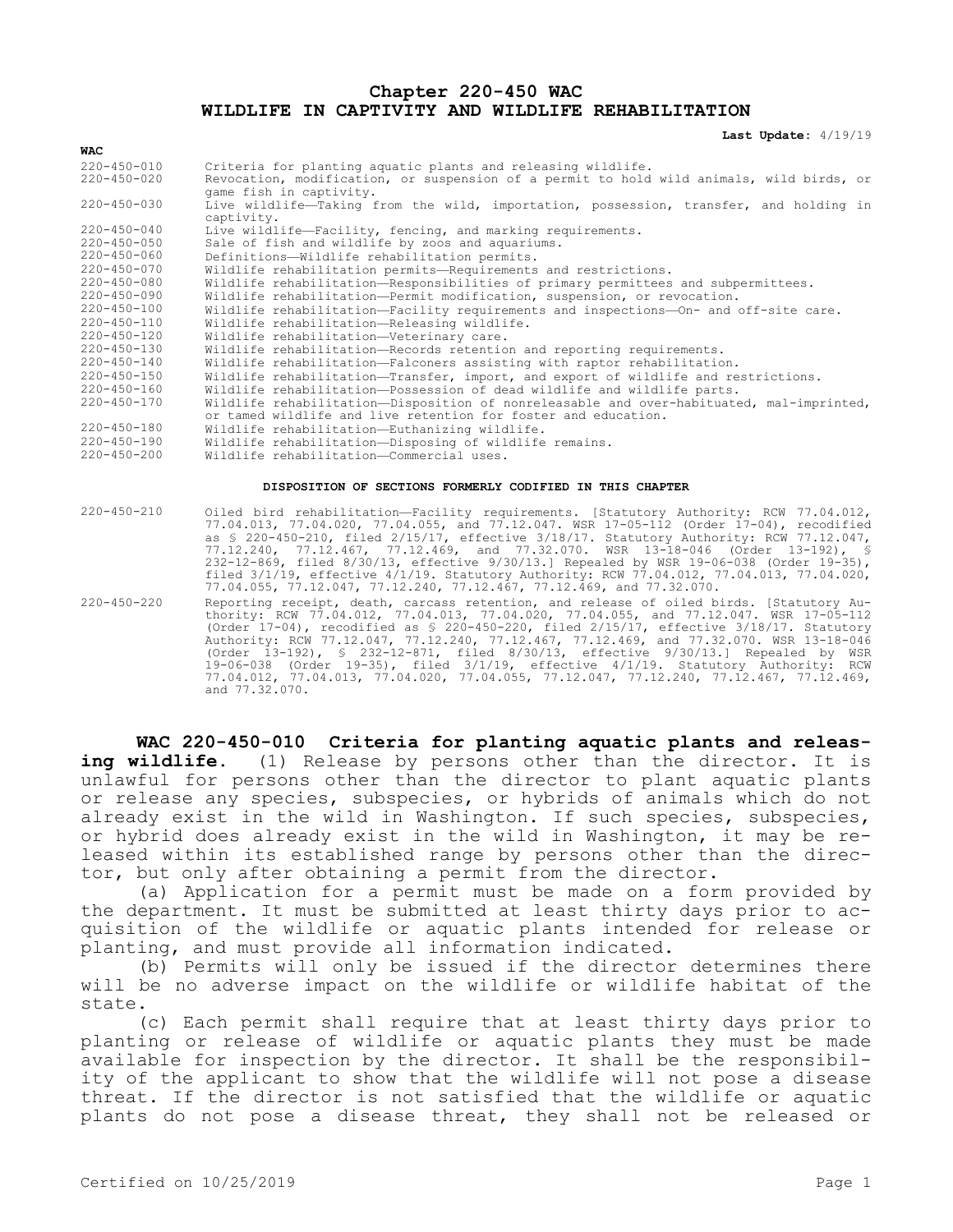planted in the state. Director approval for release or planting may be withdrawn for cause.

(d) Each permit shall require that an applicant intending to release wildlife in the state shall report immediately to the director the outbreak of any disease among the wildlife intended to be released. If the director determines that such outbreak presents a threat to the wildlife of the state, the director may immediately order such action as necessary including quarantine or destruction of stock, sterilization of enclosures and facilities, cessation of activities, and disposal of wildlife in a manner satisfactory to the director.

(e) Each permit shall require that wildlife to be released shall not be branded, tattooed, tagged, fin clipped or otherwise marked for identification without approval of the director or as required in WAC 220-416-110.

(f) Legally acquired pheasant of the genus *Phasianus*; gray partridge of the genus *Perdix*; chukar of the genus *Alectoris*; quail of the genus *Callipepla* and *Colinus*; and mallards (*Anas platyrhynchos*) may be released without a permit for purposes of dog training, and hunting pursuant to WAC 220-416-110. Game birds of these species released for these purposes must be acquired from a department facility, a state- or federally licensed game farm facility that has been inspected by a certified veterinarian within the past twelve months, or a facility with current National Poultry Improvement Plan certification. Rock doves and Eurasian collared doves may be released without a permit for purposes of bird dog training.<br>(2) Release by the director. The

Release by the director. The director may plant aquatic plants or release animal species, subspecies, or hybrids which have been planted or released previously in Washington if they do not pose a disease threat and if planting or release will not cause adverse impact on the wildlife or wildlife habitat of the state. Before releasing any species, subspecies, or hybrid of animal not already existing in the wild in Washington, the director shall report to the commission on the planned release, stating the basis for determining that the planned release fulfills the criteria set forth herein. The director may release nonnative species, subspecies, or hybrids not previously released in Washington only if the director in his or her sole discretion has determined that:

(a) There is no reasonable expectation of adverse impact on the wildlife or wildlife habitat of the state and there is an adequate plan for evaluating such impact following the release;

(b) The commission has classified the species, subspecies, or hybrids to be released pursuant to RCW 77.12.020;

(c) Suitable habitat is available;

(d) The nonnative species, subspecies, or hybrids to be released are free of exotic pathogens;

(e) The release serves the public interest.

(3) This section does not apply to release of classified or unclassified fish or shellfish by persons who have caught or taken the fish or shellfish, provided the fish or shellfish are released into the water or on the tidelands at the approximate location where taken, except that fishing contest participants may release fish at a contest-designated location in the same body of water from which the fish were taken.

[Statutory Authority: RCW 77.04.090, 77.04.130, 77.15.568, 77.08.010, 77.65.510, 77.65.515, and 77.65.520. WSR 19-10-011 (Order 19-79), §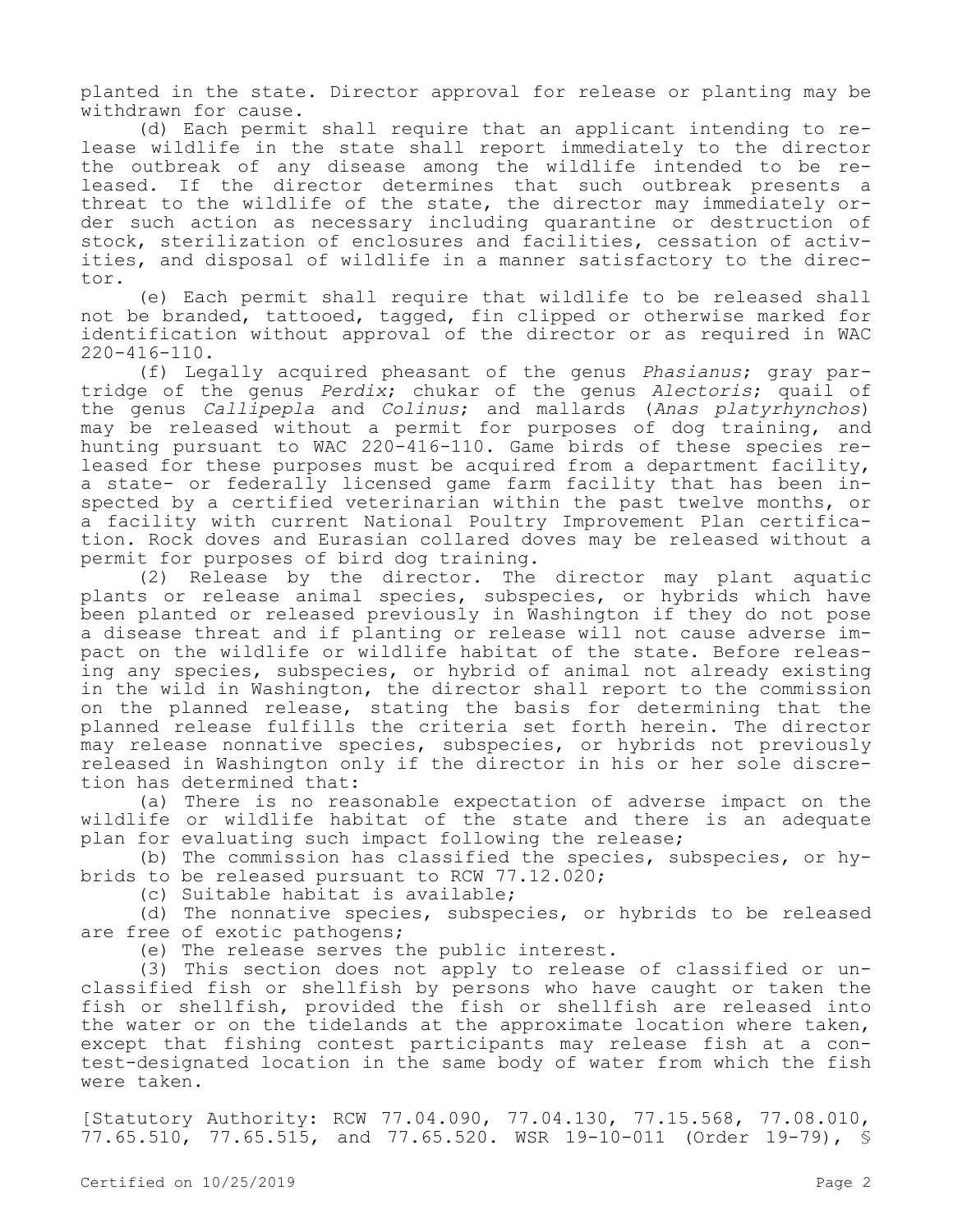220-450-010, filed 4/19/19, effective 5/20/19. Statutory Authority: RCW 77.04.012, 77.04.013, 77.04.020, 77.04.055, and 77.12.047. WSR 17-05-112 (Order 17-04), amended and recodified as § 220-450-010, filed 2/15/17, effective 3/18/17. Statutory Authority: RCW 77.04.012, 77.04.055, 77.12.047, 77.12.150, and 77.12.240. WSR 15-10-033 (Order 15-95), § 232-12-271, filed 4/28/15, effective 5/29/15. Statutory Authority: RCW 77.12.047 and 77.12.020. WSR 04-11-036 (Order 04-98), § 232-12-271, filed 5/12/04, effective 6/12/04. Statutory Authority: RCW 77.12.040, 77.12.020, 77.32.070, 77.32.530. WSR 01-10-048 (Order 01-69), § 232-12-271, filed 4/26/01, effective 5/27/01. Statutory Authority: RCW 77.04.055, 77.12.040 and 77.16.150. WSR 91-24-015 (Order 521), § 232-12-271, filed 11/22/91, effective 12/23/91. Statutory Authority: RCW 77.12.020, 77.12.040 and 77.16.150. WSR 89-12-044 (Order 397), § 232-12-271, filed 6/2/89. Statutory Authority: RCW 77.12.040. WSR 82-04-034 (Order 177), § 232-12-271, filed 1/28/82; WSR 81-12-029 (Order 165), § 232-12-271, filed 6/1/81. Formerly WAC 232-12-675.]

**WAC 220-450-020 Revocation, modification, or suspension of a permit to hold wild animals, wild birds, or game fish in captivity.** A permit issued hereunder may be revoked, modified or suspended by the director. Cause for revocation or suspension shall include, but not be limited to, failure to provide adequate holding facilities and equipment or the failure to provide adequate care, feed or maintenance of wildlife subject to the permit or for inhumane treatment of wildlife.

[Statutory Authority: RCW 77.04.012, 77.04.013, 77.04.020, 77.04.055, and 77.12.047. WSR 17-05-112 (Order 17-04), amended and recodified as § 220-450-020, filed 2/15/17, effective 3/18/17. Statutory Authority: RCW 77.12.010. WSR 84-09-053 (Order 225), § 232-12-066, filed 4/16/84.]

**WAC 220-450-030 Live wildlife—Taking from the wild, importation, possession, transfer, and holding in captivity.** (1) It is unlawful to take live wildlife, wild birds, or game fish from the wild without a permit issued by the director except as otherwise provided by department rule. This subsection does not apply to starlings, house sparrows, Eurasian collared doves, and rock doves taken by falconers, or rock doves and Eurasian collared doves taken by bird dog trainers.

(2) Notwithstanding the provisions of WAC 220-430-010(1), 220-450-050, and subsections (3) and (4) of this section, and except as provided under subsection  $(7)$ ,  $(8)$ ,  $(9)$ , or  $(10)$  of this section, it is unlawful to import into the state, hold, possess, propagate, offer for sale, sell, transfer, or release live specimens of or the gametes and/or embryos of the following species in the family *Cervidae*.

| Common Name                         | Scientific Name           |  |
|-------------------------------------|---------------------------|--|
| Roosevelt and Rocky<br>Mountain elk | Cervus canadensis         |  |
| Mule deer and<br>Black-tailed deer  | Odocoileus hemionus       |  |
| White-tailed deer                   | Odocoileus virginianus    |  |
| Moose                               | Alces alces               |  |
| Caribou                             | Rangifer tarandus caribou |  |
|                                     |                           |  |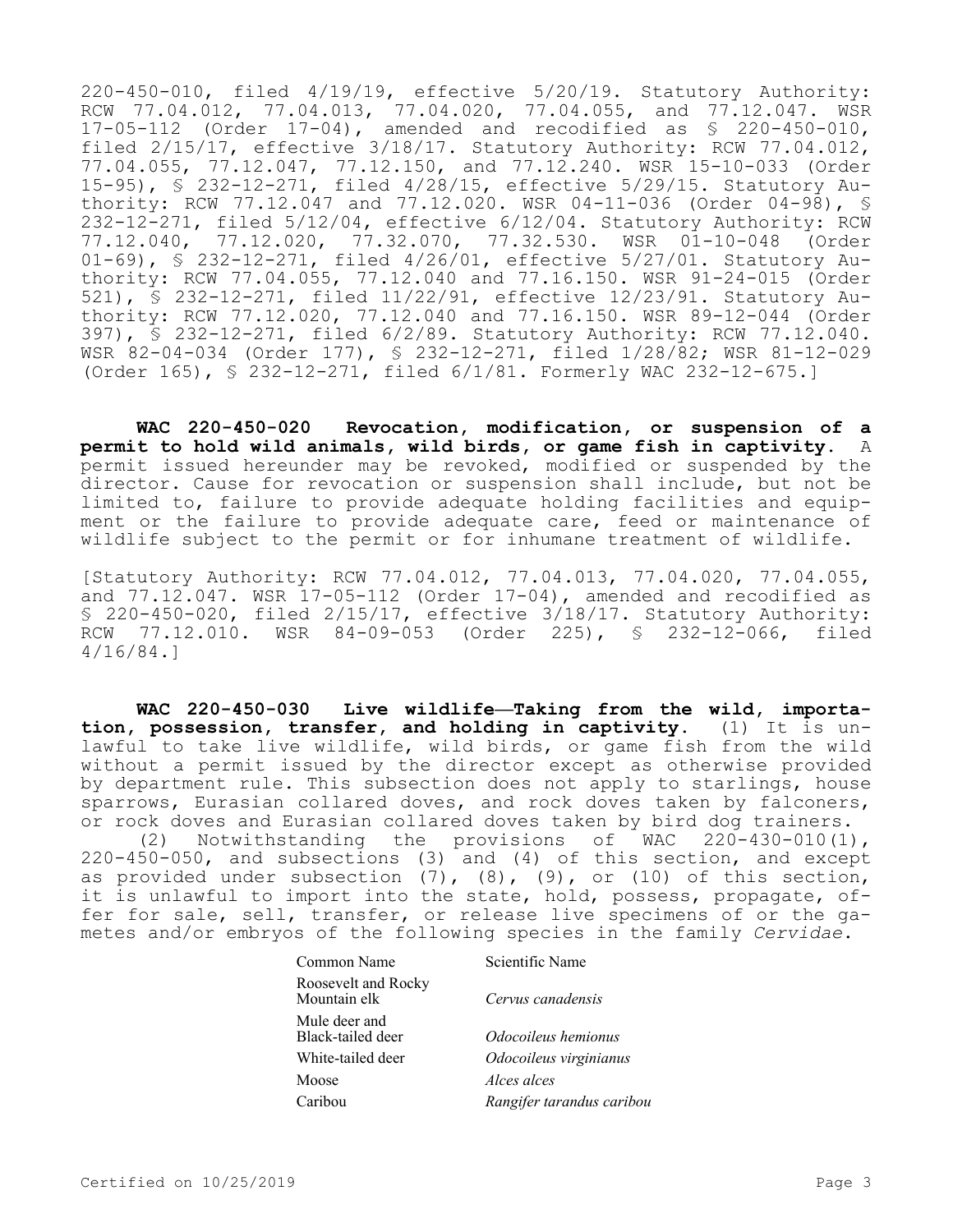(3) It is unlawful to import into the state or to hold live wildlife taken, held, possessed, or transported contrary to federal or state law, local ordinance, or department rule. It is unlawful to import live wild animals, wild birds, or game fish without first presenting to the department the health certificate required by the Washington department of agriculture under WAC 16-54-180. However, raptors used for falconry or propagation may be imported if the importer has health certificates for the raptors. Importers must produce proof of lawful importation for inspection if asked to do so by a department employee.

(4) It is unlawful to possess or hold in captivity live wild animals, wild birds, or game fish unless lawfully acquired. Any person possessing or holding wild animals, wild birds, or game fish in captivity must provide proof of lawful acquisition and possession for inspection if asked to do so by a department employee. The proof must identify the wild animals', wild birds', or game fish's:

- (a) Species;
- (b) Age and sex;
- (c) Origin;
- (d) Receiving party's name;
- (e) Source's name and address;
- (f) Invoice/statement date; and
- (g) Documentation of prior transfers.

(5) Live wild animals, wild birds, or game fish held in captivity, or their progeny or parts thereof, may not be sold or otherwise used commercially except as provided by department rule.

(6) It is unlawful to release wildlife from captivity except as provided in WAC 220-450-010. It is unlawful to release fish into any state waters, including private, natural, or man-made ponds, without first obtaining a fish planting permit. However, if a person catches game fish and keeps the fish alive on stringers, in live wells, or in other containers while fishing, he or she may release the fish back into the same waters that he or she caught the game fish in.

(7) **Scientific research or display:** The director may issue written authorization for a person to import into the state, hold, possess and propagate live specimens of wildlife listed in subsection (2) of this section, for scientific research or for display by zoos or aquariums who are accredited institutional members of the Association of Zoos and Aquariums (AZA), provided that the person:

(a) Confines the specimens to a secure facility;

(b) Does not transfer specimens to any other location within the state without the director's written authorization, and the specimens are transferred to other AZA-accredited facilities and transported by AZA-accredited institutional members or their authorized agents;

(c) Does not sell or otherwise dispose of specimens within the state, unless the director gives written approval to sell or dispose of the specimens;

(d) Keeps records on the specimens and make reports as the director requires; and

(e) Complies with the requirements in this section.

(8) **Retention or disposal of existing specimens lawfully in captivity prior to June 20, 1992:** A person who holds live Roosevelt and Rocky Mountain elk, mule deer and black-tailed deer, white-tailed deer, and moose may retain the specimens of the wildlife the person lawfully possessed prior to June 20, 1992, and the lawful progeny of that wildlife, provided the person complies with the requirements of this section, and: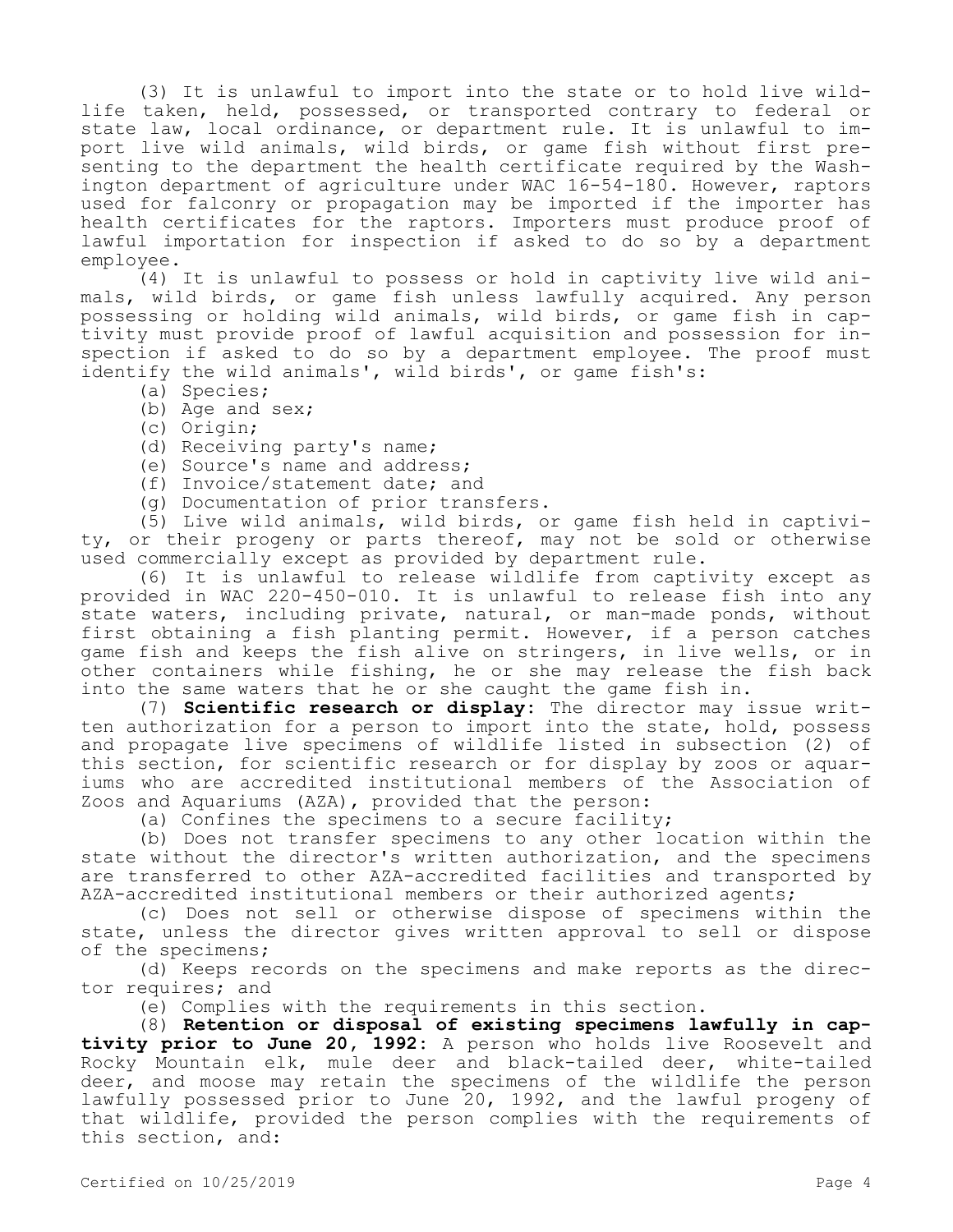(a) Reports to the director, in writing, the species, number, and location of the specimens as required;

(b) Confines the specimens to a secure facility at the location reported, and the facility meets the requirements listed in WAC  $220 - 450 - 040;$ 

(c) Does not propagate live specimens except at AZA-accredited facilities with the director's written permission or as otherwise authorized in writing by the director;

(d) Does not release live specimens, except with the director's written permission;

(e) Does not sell or transfer live specimens, except:

(i) Live specimens in lawful possession prior to June 20, 1992, and their lawful progeny may be permanently removed from Washington state or transported directly to slaughter in accordance with applicable law;

(ii) Federally listed endangered or threatened species may be transferred to AZA-accredited facilities in compliance with federal law;

(iii) Live specimens may be moved to the new primary residence of the possessor with the director's written approval, provided all other requirements of this section are satisfied and the total number of locations where animals are held is not increased; and

(iv) AZA-accredited facilities may sell and/or transfer live specimens within the state with the written permission of the director.

(f) Live specimens must be neutered, physically separated by sex, and/or rendered infertile by means of contraception, except at AZA-accredited facilities with the director's written permission.

(9) **Retention or disposal of existing specimens lawfully in captivity prior to February 13, 1993:** A person holding live specimens of wildlife newly listed in subsection (2) of this section by operation of this rule (Caribou (*Rangifer tarandus caribou*)), may retain the specimens of such wildlife the person lawfully possessed prior to February 13, 1993, provided:

(a) The person reports to the director in writing by March 31, 1993, and reports annually thereafter, or as otherwise required by the director, the species, number, and location of such specimens; and

(b) The person complies with subsection (8)(b) through (f) of this section and the other requirements of this section.

(10) The provisions of this section do not prohibit the importation, possession, propagation, sale, transfer, or release of live specimens of federally listed threatened or endangered species, their gametes or embryos, where in compliance with federal law.

(11) **Escaped wildlife:**

(a) Escaped wildlife is considered a public nuisance. The department or any peace officer may seize, capture, or destroy wildlife that have escaped the possessor's control. The former possessor is responsible for costs incurred by the department in recovering, maintaining, or disposing of such animals, as well as any damage to the state's wildlife or habitat.

(b) Possessors must report escaped wildlife to the department immediately.

(c) Possessors must report the recapture or death of escaped wildlife to the department immediately.

(12) **Testing specimens:**

(a) If the director issues a permit to allow any member of the Genus *Cervus*, identified in subsection (2) of this section, then prior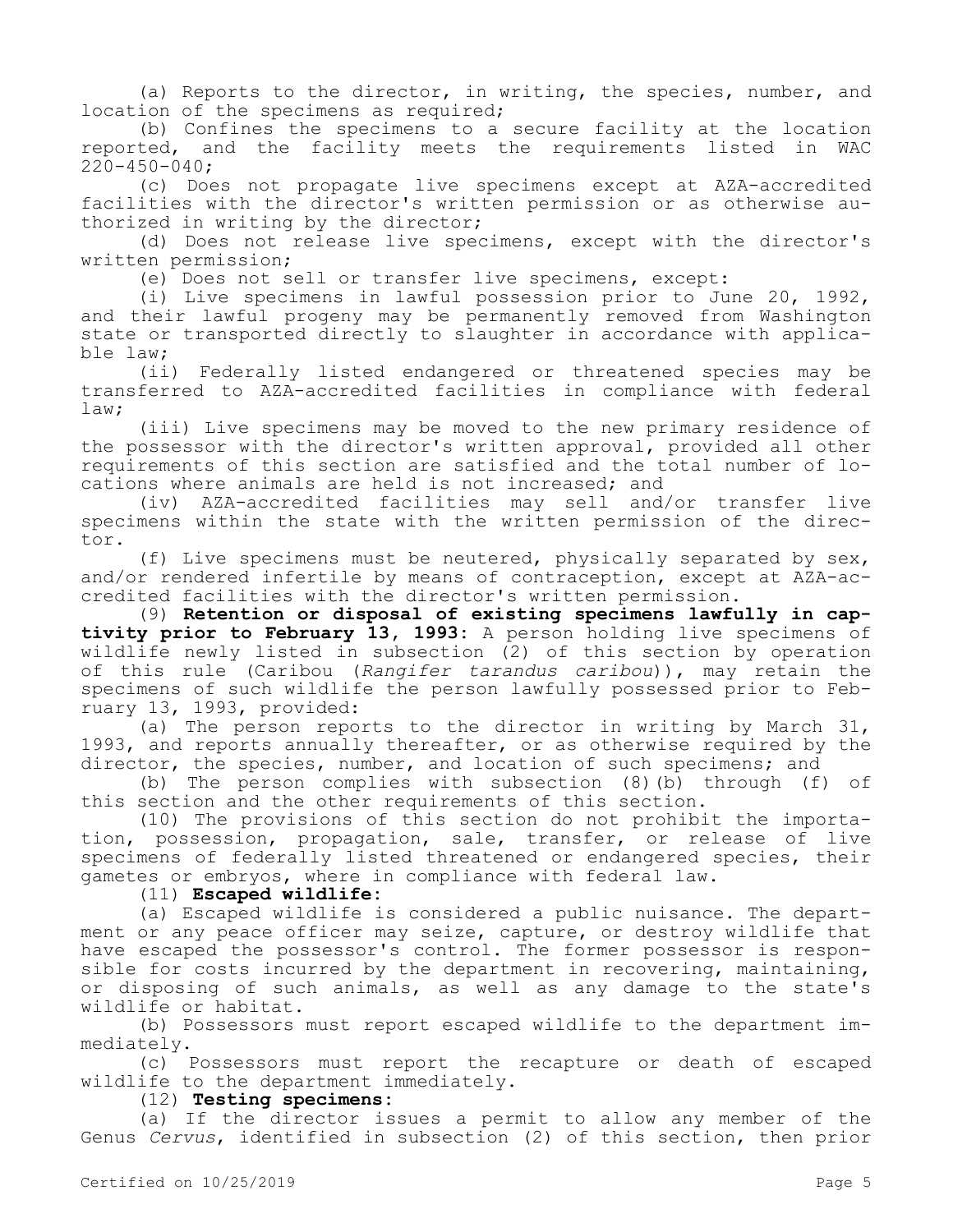to the animal's entry into Washington state, the person must submit records of genetic tests conducted by a professionally recognized laboratory to identify red deer genetic influence. Red deer genetic influence is genetic material from any member of any subspecies, race, or species of the elk-red deer-wapiti complex *Cervus elaphus* not indigenous to the state of Washington. Upon examination by department biologists, animals deemed to exhibit behavioral (vocalization), morphological (size, rump patch, color), or biochemical indications of<br>such influence (hemoglobin, superoxide dismutase, transferrin and (hemoglobin, superoxide dismutase, transferrin and post-transferrin, or others to be developed) may not be imported.

(b) A person currently holding any member of the genus *Cervus elaphus* identified in subsection (2) of this section must immediately submit to the director records of genetic tests conducted by a professionally recognized laboratory to identify red deer genetic influence, as defined in (a) of this subsection, for each individual cervid. Genetic testing will be at the possessor's expense. Any animals identified as red deer or having nonindigenous genetic influence must be destroyed, removed from the state, or neutered immediately.

(c) The director may require wildlife listed in subsection (2) of this section that are lawfully held in captivity to be tested for brucellosis (*Brucella abortus*), tuberculosis (*Mycobacterium bovis* and *Mycobacterium tuberculosis*), meningeal worm (*Paralophostrongylus tenuis*), and muscle worm (*Elaphostrongylus cervis*) in accordance with the procedures specified in department of agriculture WAC 16-54-180. The director may also require testing for other diseases or parasites determined to pose a risk to wildlife. Results of those tests must be filed with the director as required.

#### (13) **Reporting:**

(a) A person holding wildlife listed in subsection (2) of this section in captivity must submit a completed report no later than March 30, 1993, and then no later than January 31 of each year, or as otherwise required by the director, on a form provided by the department.

(b) Persons possessing wildlife listed in subsection (2) of this section must notify the director within 10 days of any change of such persons' address and/or location of the holding facility.

(14) **Inspection:** All holding facilities for captive wildlife located in the state are subject to inspection, conducted at a reasonable time, for compliance with the provisions of this section.

#### (15) **Notification and disposition of diseased animals:**

(a) Any person who has reason to believe that wildlife being held pursuant to this rule have contracted or been exposed to a dangerous or communicable disease or parasite must notify the department immediately.

(b) Upon reason to believe that wildlife held pursuant to this rule have contracted or been exposed to a dangerous or contagious disease or parasite, the director may order inspection of such animals by a licensed, accredited veterinarian, certified fish pathologist, or inspection agent. Inspection will be at the possessor's expense.

(c) The director will determine when destruction of wildlife or quarantine, disinfection, or sterilization of facilities is required at any facility holding wildlife pursuant to this rule. If the director determines that destruction of wildlife or quarantine, disinfection, or sterilization of facilities is required, he or she will issue a written order to the possessor describing the procedure to be followed and the time period for carrying out such actions. The destruc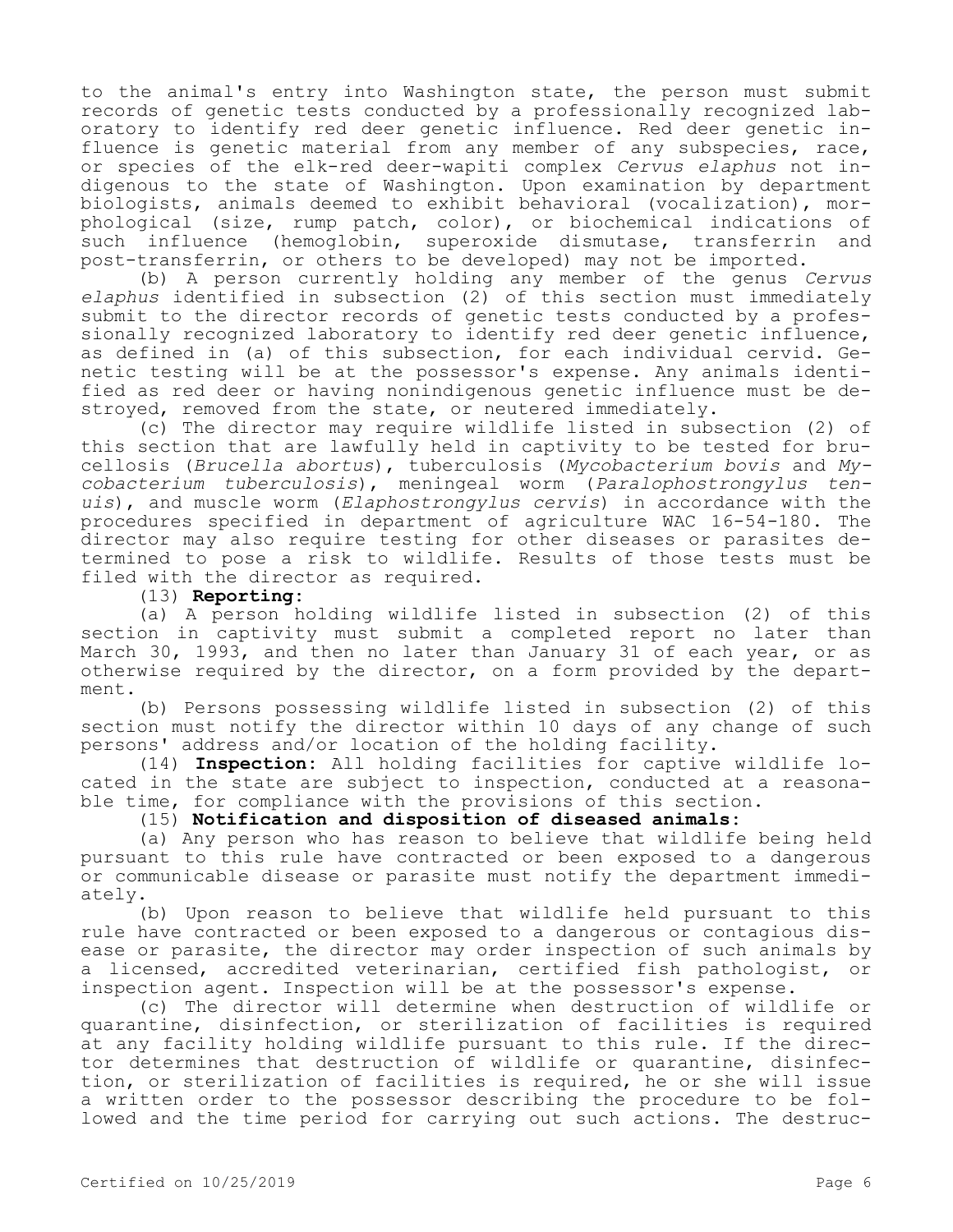tion of wildlife or quarantine, disinfection, or sterilization of facilities will be at the possessor's expense.

## (16) **Quarantine area:**

(a) Facilities holding wildlife listed in subsection (2) of this section must have an approved quarantine facility within its exterior boundary or submit an action plan to the director that guarantees access to an approved quarantine facility within the state of Washington.

(i) An approved quarantine facility is one that meets criteria set by the Washington department of agriculture in chapter 16-54 WAC.

(ii) The quarantine area must meet the tests of isolation, separate feed and water, escape security, and allowances for the humane holding and care of its occupants for extended periods of time.

(b) If quarantine becomes necessary, the possessor of any wildlife requiring quarantine must provide an on-site quarantine facility or make arrangements at the possessor's expense to transport his or her wildlife to an approved quarantine facility.

#### (17) **Seizure:**

(a) The department may seize any unlawfully possessed wildlife.

(b) The cost of any seizure or holding of wildlife may be charged to the possessor of the wildlife.

(18) Violation of this section is a misdemeanor punishable under RCW 77.15.750, Unlawful use of a department permit—Penalty.

[Statutory Authority: RCW 77.04.012, 77.04.013, 77.04.020, 77.04.055, 77.12.047, and 77.12.240. WSR 18-19-011 (Order 18-230), § 220-450-030, filed 9/7/18, effective 10/8/18. Statutory Authority: RCW 77.04.012, 77.04.013, 77.04.020, 77.04.055, and 77.12.047. WSR 17-05-112 (Order 17-04), amended and recodified as § 220-450-030, filed 2/15/17, effective 3/18/17. Statutory Authority: RCW 77.04.012, 77.04.055, 77.12.047, 77.12.150, and 77.12.240. WSR 15-10-033 (Order 15-95), § 232-12-064, filed 4/28/15, effective 5/29/15. Statutory Authority: RCW 77.04.012, 77.04.013, 77.04.055, 77.12.045, and 77.12.047. WSR 13-02-043 (Order 12-290), § 232-12-064, filed 12/21/12, effective 1/21/13. Statutory Authority: RCW 77.12.047. WSR 10-07-105 (Order 10-64), § 232-12-064, filed 3/19/10, effective 5/1/10. Statutory Authority: RCW 77.12.020, 77.12.047, and 77.12.455. WSR 10-03-088 (Order 10-08), § 232-12-064, filed 1/19/10, effective 2/19/10. Statutory Authority: RCW 77.12.047 and 77.12.020. WSR 04-11-036 (Order 04-98), § 232-12-064, filed 5/12/04, effective 6/12/04. Statutory Authority: RCW 77.12.040 and 77.12.010. WSR 96-18-059 (Order 96-135), § 232-12-064, filed 8/30/96, effective 9/30/96. Statutory Authority: RCW 77.12.030. WSR 93-04-038 (Order 581), § 232-12-064, filed 1/27/93, effective 2/13/93. Statutory Authority: RCW 77.16.040. WSR 85-09-008 (Order 243), § 232-12-064, filed 4/5/85; WSR 84-09-052 (Order 224), § 232-12-064, filed 4/16/84. Statutory Authority: RCW 77.12.040. WSR 82-04-034 (Order 177), § 232-12-064, filed 1/28/82; WSR 81-12-029 (Order 165), § 232-12-064, filed 6/1/81. Formerly WAC 232-12-173.]

# **WAC 220-450-040 Live wildlife—Facility, fencing, and marking requirements.** (1) **Secure facility:**

(a) All captive wildlife held under a department issued permit must be held in a secure facility. For the purposes of this rule, a secure facility is an enclosure constructed to prevent danger to the environment or wildlife of the state, including escape of live wild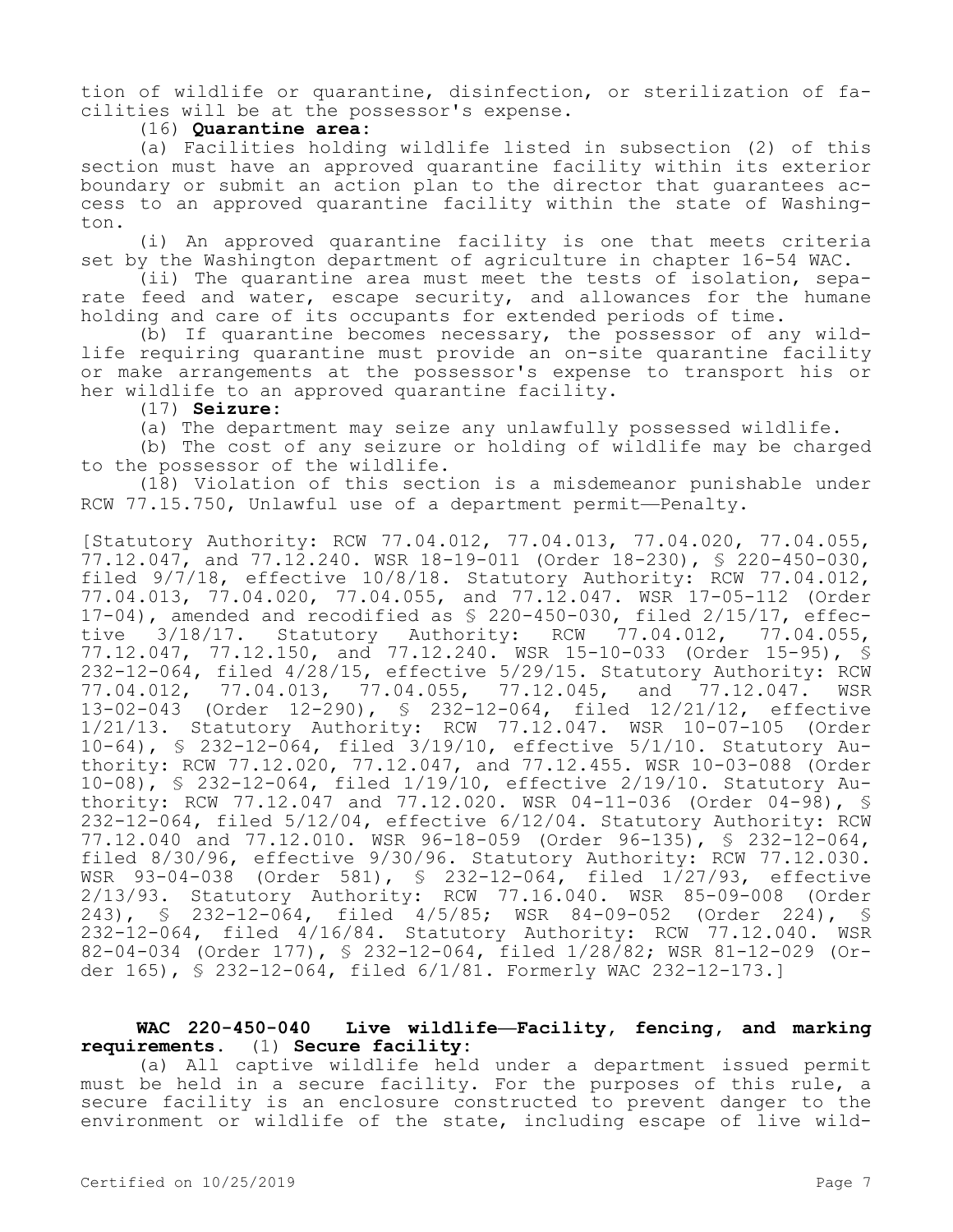life specimens in captivity or ingress of resident wildlife ungulates (hoofed animals).

(b) For wildlife listed in WAC 220-450-030(2), the secure facility must comply with the fencing requirements in subsection (2) of this section.

### (2) **Fencing requirements:**

(a) Perimeter fences must be, at a minimum, 8 feet above ground level for their entire length. The bottom 6 feet must be mesh of sufficient size to prevent resident wildlife ungulates (hoofed animals) from entering and captive wildlife from escaping. If the wire used is not a full 8 feet in height, it must be overlapped one row and securely fastened at every other vertical row or woven together with cable. Supplemental wire required to attain a height of 8 feet may be smooth, barbed, or woven wire (at least 12 1/2 gauge) with strands spaced not more than 6 inches apart.

(b) Perimeter fences constructed of high tensile wire must be supported by a post or stay at minimum intervals of 8 feet.

(c) Perimeter fences must be at least 12 1/2 gauge woven wire, 14 1/2 gauge high-tensile woven wire, chain link, nonclimbable woven fence, or other fence approved by the director.

(d) Electric fencing materials may be used on perimeter fences only as a supplement to conventional fencing materials.

(e) All gates in the perimeter fences must be self-closing, equipped with 2 locking devices, and installed only in locations that have been approved by the director. Double gates may be required at points in the perimeter fences subject to frequent vehicle traffic that is not related to activities involving the holding of captive wildlife.

(f) Posts used in the perimeter fences must be:

(i) Wood (pressure treated), 5-inch minimum diameter or an equivalent as approved by the director;

(ii) Spaced no more than 24 feet apart with stays or supports at eight foot intervals between the posts;

(iii) Extended at least 8 feet above ground level; and

(iv) Constructed with corners braced with wood or with an equivalent material as approved by the director.

(g) Fences must be maintained at all times to prevent captive wildlife from escaping or resident wildlife ungulates (hoofed animals) from entering the enclosure. If animals pass through, under, or over the fence because of any topographic feature or other conditions, the person possessing wildlife must immediately supplement the fence to prevent continued passage.

#### (3) **Marking requirements:**

(a) All live specimens of wildlife identified in WAC 220-450-030(2) must be individually identified by:

(i) USDA official ear tags or ear tags supplied or approved by the department. Tags must be applied in sequential order; and

(ii) A tattoo with an identifying number that has been recorded with the director. The tattoo must be placed on the left ear of the animal.

(b) Identification assigned to an individual animal may not be transferred to any other animal.

(c) Where allowed, all lawful progeny of wildlife identified in WAC 220-450-030(2) must be tagged and tattooed by December 31st of the year of birth or upon leaving the holding facility, whichever is earlier.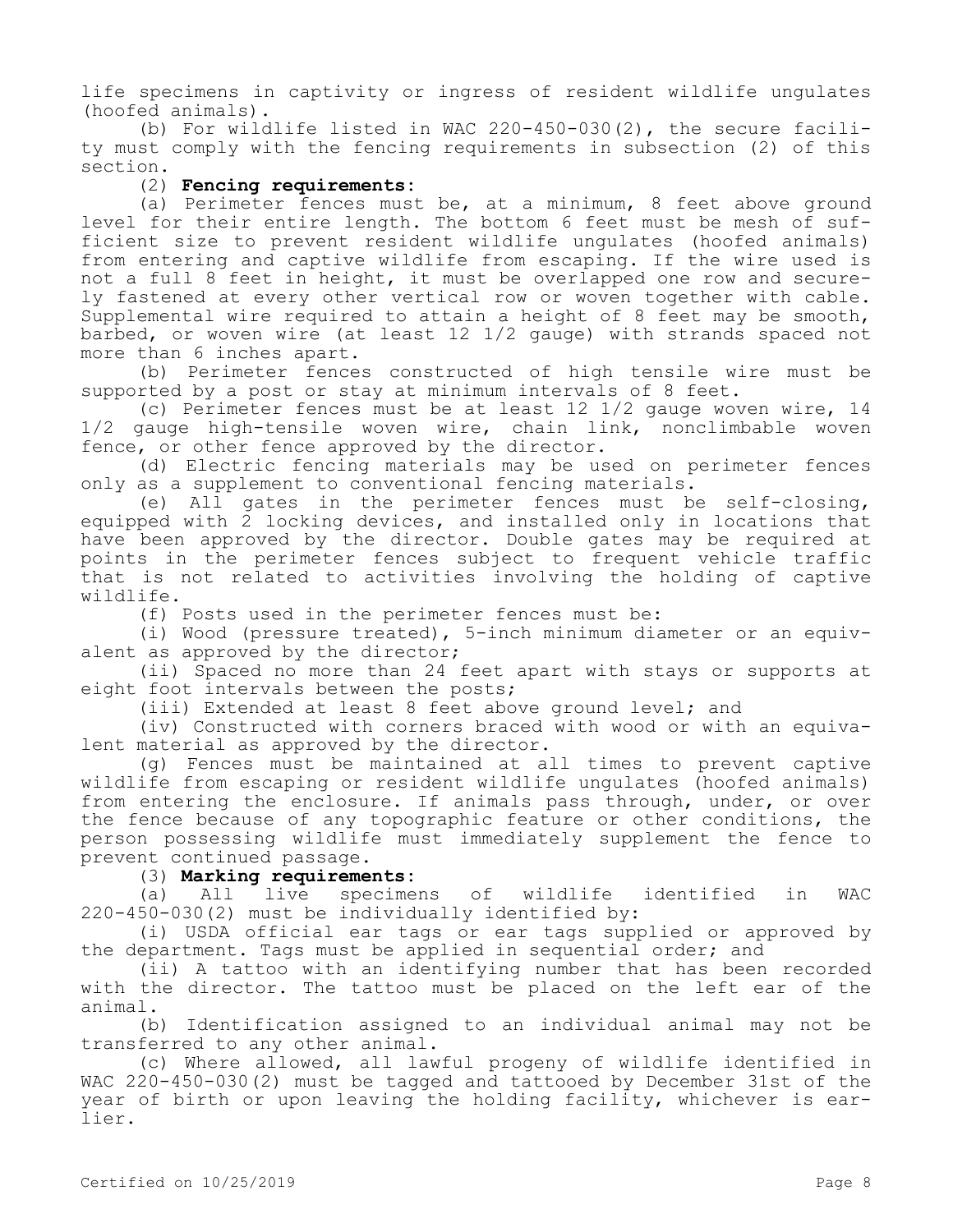(d) Where allowed, if wildlife identified in WAC 220-450-030(2) is sold or transferred within the state, the tag and tattoo must accompany the animal. The new owner or possessor may not renumber the animal.

(e) Where allowed, live specimens of wildlife identified in WAC 220-450-030(2) must be marked prior to importation.

(f) Wildlife identified in WAC 220-450-030(2) may not be sold or otherwise transferred from the holding facility.

(4) Violation of this section is a misdemeanor punishable under RCW 77.15.750, Unlawful use of a department permit—Penalty.

[Statutory Authority: RCW 77.04.012, 77.04.013, 77.04.020, 77.04.055, and 77.12.047. WSR 17-05-112 (Order 17-04), amended and recodified as § 220-450-040, filed 2/15/17, effective 3/18/17. Statutory Authority: RCW 77.04.012, 77.04.013, 77.04.055, 77.12.045, and 77.12.047. WSR 13-02-043 (Order 12-290), § 232-12-063, filed 12/21/12, effective 1/21/13.]

**WAC 220-450-050 Sale of fish and wildlife by zoos and aquariums.**  (1) It is unlawful for publicly owned zoos or aquariums who lawfully acquired fish, shellfish, wildlife or the nests of birds under WAC 220-200-150 or 220-450-030 to offer for sale or sell such animals or nests or the progeny of such animals except outside the state or except within the state to other publicly owned zoos or aquariums or accredited institutional members of the American Zoo and Aquarium Association (AZA).

(2) Publicly owned zoos and aquariums will keep accurate and current records of the sale of fish, shellfish and wildlife progeny as required by the director. These records will be maintained on a calendar year basis and retained for a period of 5 years.

(3) It is unlawful for any publicly owned zoo or aquarium to fail to complete and submit to the department by January 31 of each year a report containing information required by the director.

(4) Fish and wildlife officers may inspect at reasonable times and in a reasonable manner the fish, shellfish, wildlife, nests of birds, permits, records, and facilities of any publicly owned zoo or aquarium offering for sale or selling such animals or nests.

[Statutory Authority: RCW 77.04.012, 77.04.013, 77.04.020, 77.04.055, and  $77.12.047$ . WSR  $17-05-112$  (Order  $17-04$ ), amended and recodified as § 220-450-050, filed 2/15/17, effective 3/18/17. Statutory Authority: RCW 77.12.047. WSR 06-07-081 (Order 06-47), § 232-12-067, filed 3/14/06, effective 4/14/06. Statutory Authority: RCW 77.12.030. WSR 87-18-017 (Order 296), § 232-12-067, filed 8/24/87.]

**WAC 220-450-060 Definitions—Wildlife rehabilitation permits.**  For the purposes of WAC 220-450-070 through 220-450-220, the following definitions apply:

(1) "Alcid" means a bird of the family Alcidae. The alcid family includes murres, guillemots, auklets, puffins, and murrelets.

(2) "Daily ledger" means a record, kept current daily and available for inspection, documenting all wildlife admissions, transfers, releases, and deaths; reason for admission; case number, date of ad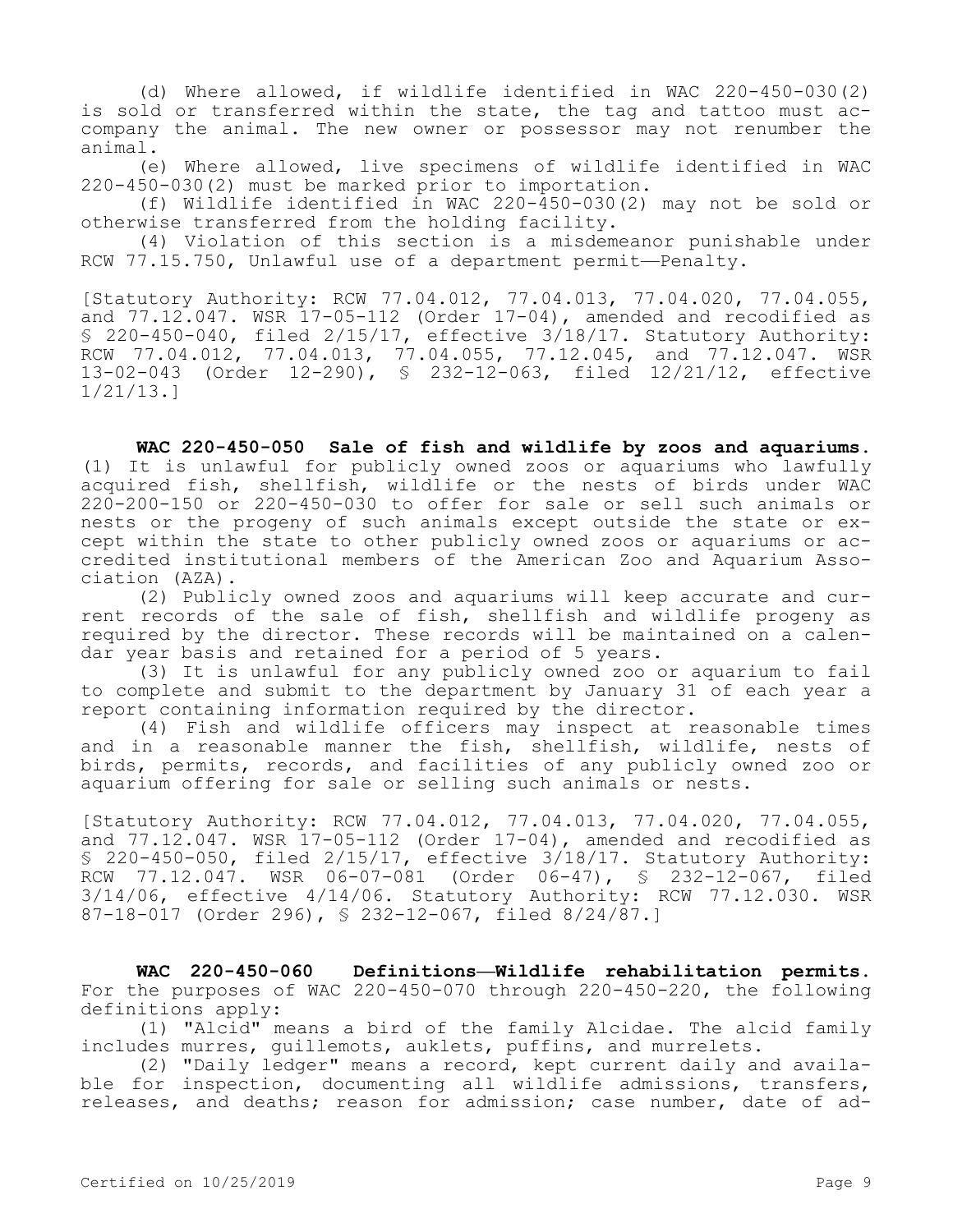mission; date of release, transfer, euthanasia, or other type of disposition; any tag or band numbers.

(3) "Director" means the director of the department of fish and wildlife or his or her designee.

(4) "Education animal" means a permanently injured or otherwise nonreleasable wildlife permitted to be kept in permanent confinement on public static display or used in educational programs.

(5) "Euthanasia" means compassionate killing with a minimum of pain and distress, in a timely manner, and safely to prevent disease transmission, public health or human safety risks, or prolonged or unrelenting animal suffering due to illness, injury, unremitting pain.

(6) "Foster" means to serve as a conspecific surrogate parent or conspecific companion to wildlife in rehabilitation.

(7) "Habituate" means an animal stops responding to frequently occurring stimuli (like noises, sights or smells) because no negative consequences occur; it may be temporary and reversible or behavior may become ingrained (i.e., taming) and prevent return to the wild. See "Tame."

(8) "Hacking" means to transition a young raptor using temporary release to the wild and allowing it to return for food and shelter while learning to hunt and survive on its own.

(9) "Humane" means providing care such as water, food, safe handling, clean facilities, medical treatment, and euthanasia if needed, and conditions including environments sensitive to species-typical biology and behavior, with the intent to minimize fear, pain, stress, and suffering.

(10) "Imping" means a method of replacing a broken feather with an undamaged feather.

(11) "Imprinting" means a period of rapid learning occurring during a brief critical period typically soon after birth or hatching that establishes a strong and long-lasting attachment to a specific individual or object, such as to a parent where the animal becomes socially, and later sexually, bonded to that object or creature, identifying itself irreversibly as the species it imprints upon.

(12) "Mal-imprinting" means imprinting on a species not its own, preventing the animal's return to the wild.

(13) "Nonreleasable" means wildlife that cannot be released with a reasonable potential for survival in the wild due to physical or psychological impairment, such as the inability to express speciesspecific appropriate behavior, including the ability to hunt or forage, recognize threats; or is tamed or mal-imprinted.

(14) "Oil" means oil of any kind and any form, such as petroleum and nonpetroleum oils including, but not limited to, crude oil and refined petroleum products, animal fats and vegetable oil, other oils of animal or vegetable origin, and other nonpetroleum oils.

(15) "Oiled wildlife rehabilitation" is a specialized form of wildlife rehabilitation and means the process of caring for oiled wildlife during intake, stabilization, washing and rinsing, and drying, to allow the wildlife to return to their natural habitat.

(16) "Oiled wildlife rehabilitation facility" is a specifically permitted type or portion of a wildlife rehabilitation facility used for the rehabilitation of oiled wildlife.

(17) "Orphan-imprinting" means to use conspecific wildlife for the purpose of feeding, socializing, and teaching appropriate wild behavior to young wildlife.

(18) "Patient record" means a record, kept current daily and available for inspection, documenting each wildlife animal's species,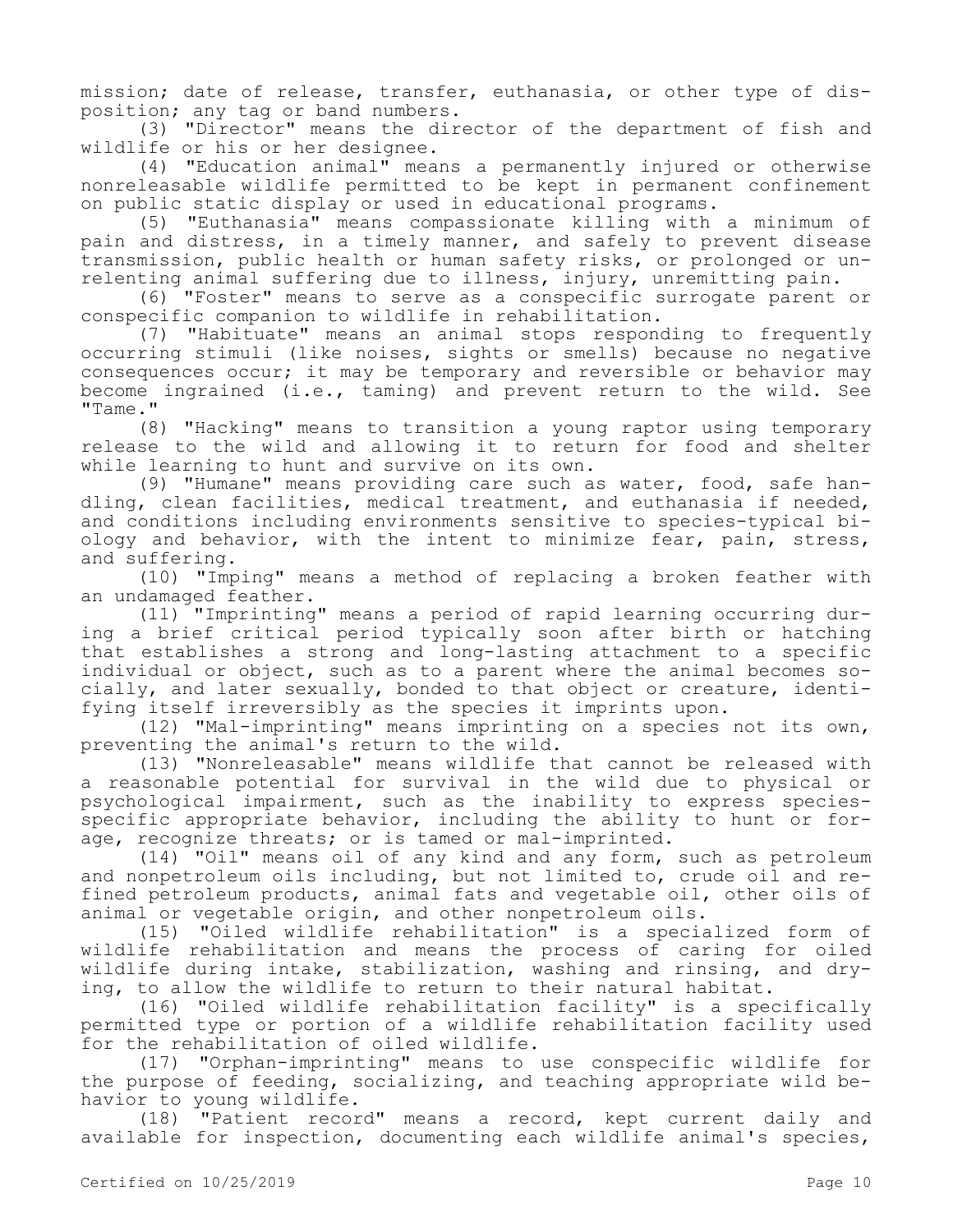age and sex; daily care including feeding, watering, and cleaning; medical care; and veterinary notes regarding treatment and health of wildlife in the permittee's care.

(19) "Primary permittee" means the person listed on the wildlife rehabilitation permit who applies for and receives a wildlife rehabilitation permit and is responsible for monitoring and approving any subpermittee's conduct and practices; also, "wildlife rehabilitator."

(20) "Principal veterinarian" means a licensed veterinarian who agrees, in writing, to provide and direct, timely, appropriate veterinary medicine in conjunction with wildlife rehabilitation services and activities.

(21) "Public display" means to place or locate wildlife so that they may be viewed by the public.

(22) "Record" means the wildlife rehabilitation permit(s) associated with a particular facility and permittee(s); daily ledger; patient records; and annual wildlife rehabilitation reports.

(23) "Stabilize for transport" means life-threatening injuries are addressed including patient airway is clear, patient is hydrated, hemorrhage is controlled, shock is treated, and broken bones are immobilized.

(24) "Subpermittee" means person or persons listed on the primary permittee's wildlife rehabilitation permit who care for wildlife either at the facility as the primary caretaker in the primary permittee's temporary absence or at an off-site facility with the permission and under the direction of the primary permittee.

(25) "Tame" means an animal, such as wildlife, purposefully seeks out human company and social interaction, care, or attention, does not reject human handling, and learns to not fear humans, all of which prevents the animal's return to the wild.

(26) "Veterinarian" means a licensed veterinarian.

(27) "Veterinary summaries" means those findings, treatments, and directives written by a veterinarian in summary form and submitted to the wildlife rehabilitation facility.

(28) "Wildlife rehabilitation" means the care and treatment of injured, diseased, oiled, or orphaned wildlife including, but not limited to, capturing, transporting, treating, feeding, housing, and conditioning animals so they can be released back to the wild.

(29) "Wildlife rehabilitation facility," or "facility," means the authorized site(s), as shown on the wildlife rehabilitation permit, where treatment and rehabilitation of wildlife takes place.

(30) "Wildlife rehabilitation permit" means a permit issued by the director that authorizes a person to practice wildlife rehabilitation.

(31) "Wildlife rehabilitator" means a person who conducts wildlife rehabilitation and possesses a current wildlife rehabilitation permit from the department.

[Statutory Authority: RCW 77.04.012, 77.04.013, 77.04.020, 77.04.055, 77.12.047, 77.12.240, 77.12.467, 77.12.469, and 77.32.070. WSR 19-06-038 (Order 19-35), § 220-450-060, filed 3/1/19, effective 4/1/19. Statutory Authority: RCW 77.04.012, 77.04.013, 77.04.020, 77.04.055, and 77.12.047. WSR 17-05-112 (Order 17-04), amended and recodified as § 220-450-060, filed 2/15/17, effective 3/18/17. Statutory Authority: RCW 77.12.047, 77.12.240, 77.12.467, 77.12.469, and 77.32.070. WSR 13-18-046 (Order 13-192), § 232-12-275, filed 8/30/13, effective 9/30/13. Statutory Authority: RCW 77.12.047 and 90.56.110. WSR 09-01-123, § 232-12-275, filed 12/19/08, effective 1/19/09. Statu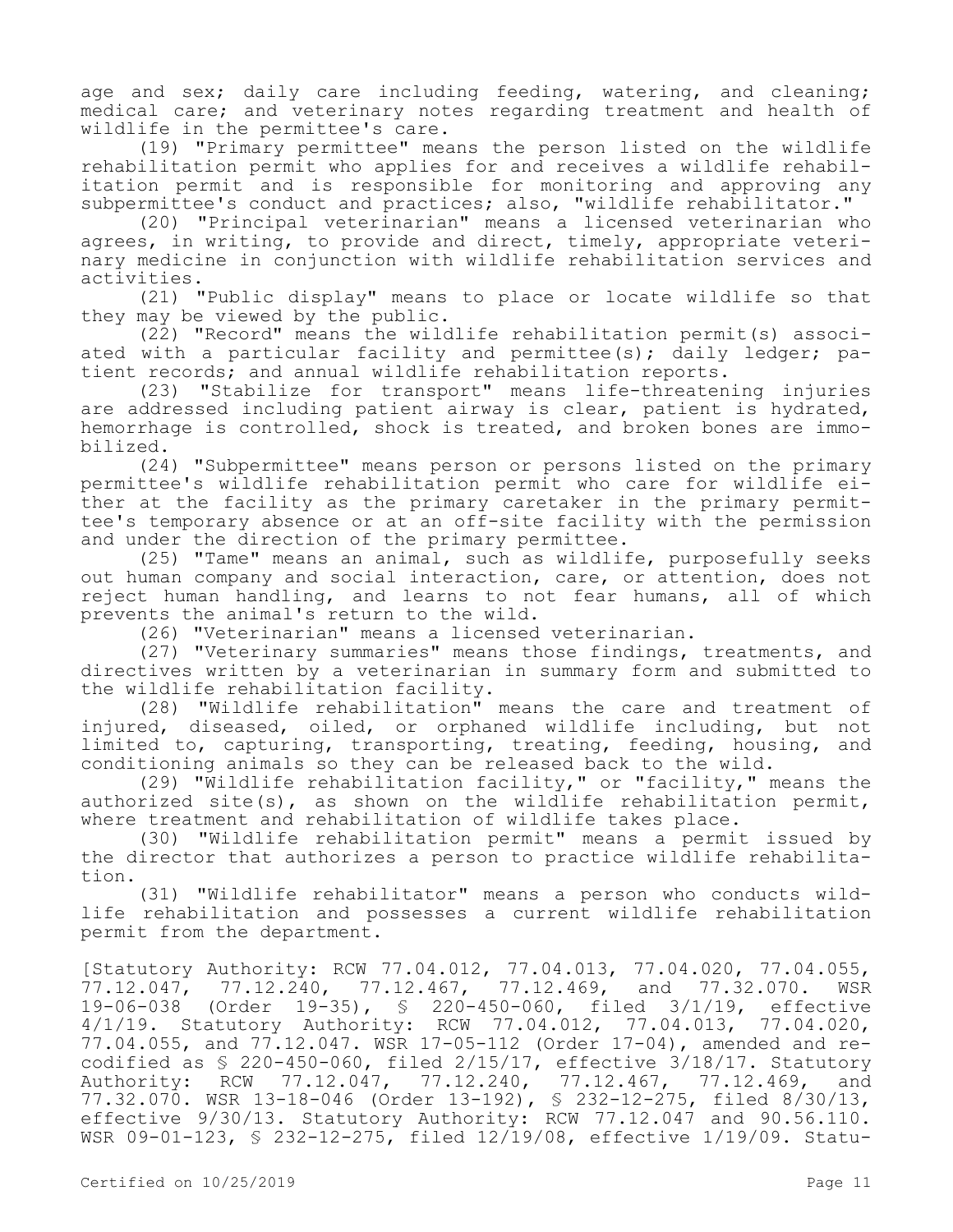tory Authority: RCW 77.12.047. WSR 06-09-021 (Order 06-67), 232-12-275, filed 4/11/06, effective 5/12/06. Statutory Authority: RCW 77.12.047 and 90.56.110. WSR 04-20-020 (Order 04-250), § 232-12-275, filed 9/27/04, effective 10/28/04. Statutory Authority: RCW 77.12.040. WSR 98-01-210 (Order 97-251), § 232-12-275, filed 12/23/97, effective 1/23/98. Statutory Authority: RCW 77.12.040, 77.12.700 and 77.12.010. WSR 96-12-045, § 232-12-275, filed 5/31/96, effective 7/1/96. Statutory Authority: RCW 77.12.030 and 77.12.040. WSR 88-09-036 (Order 308), § 232-12-275, filed 4/15/88.]

**WAC 220-450-070 Wildlife rehabilitation permits—Requirements and restrictions.** (1) **Purpose.** The purpose of the wildlife rehabilitation permit is to ensure that humane care and treatment is provided for wildlife in rehabilitation including all aspects of animal welfare as stated in, but not limited to, the most current edition of the National Wildlife Rehabilitators Association and International Wildlife Rehabilitation Council's Minimum Standards for Wildlife Rehabilitation with the goal of relieving suffering and release back to the wild.

(a) All wildlife held under a wildlife rehabilitation permit remains the property of the state held in trust for Washingtonians and is controlled and regulated by the state.

(b) A wildlife rehabilitation permit is required to take, temporarily possess, and transport wildlife for the purpose of rehabilitation, with the following exceptions:

(i) Public transport. Members of the public may capture and transport injured and orphaned wildlife if it is safe to do so to a wildlife rehabilitation facility; the public must transport injured wildlife to a permitted wildlife rehabilitator within twenty-four hours.

(ii) Veterinary care. Veterinarians without a wildlife rehabilitation permit may provide stabilization for transport or euthanize wildlife for humane reasons; veterinarians without a wildlife rehabilitation permit must arrange transport for orphaned or injured wildlife within forty-eight hours to a permitted wildlife rehabilitator.

(2) **Wildlife rehabilitation permits.**

(a) The department may issue a wildlife rehabilitation permit if the applicant:

(i) Is at least eighteen years of age;

(ii) Completes and submits a current application form to the department's wildlife rehabilitation manager;

(iii) Demonstrates completion of at least six months, or one thousand hours, of experience in wildlife rehabilitation under the direct supervision of a wildlife rehabilitator. At least three months, or five hundred hours, of this experience must occur during the spring or summer. This training and experience must be completed within a three-year period. The department, at its discretion, may consider education in wildlife rehabilitation to suffice as a partial substitute for experience;

(iv) Submits to the department a written letter of recommendation from a current primary permittee in good standing and who has not had a suspended or revoked wildlife rehabilitation permit within the last three years and who has two or more years of experience in wildlife rehabilitation;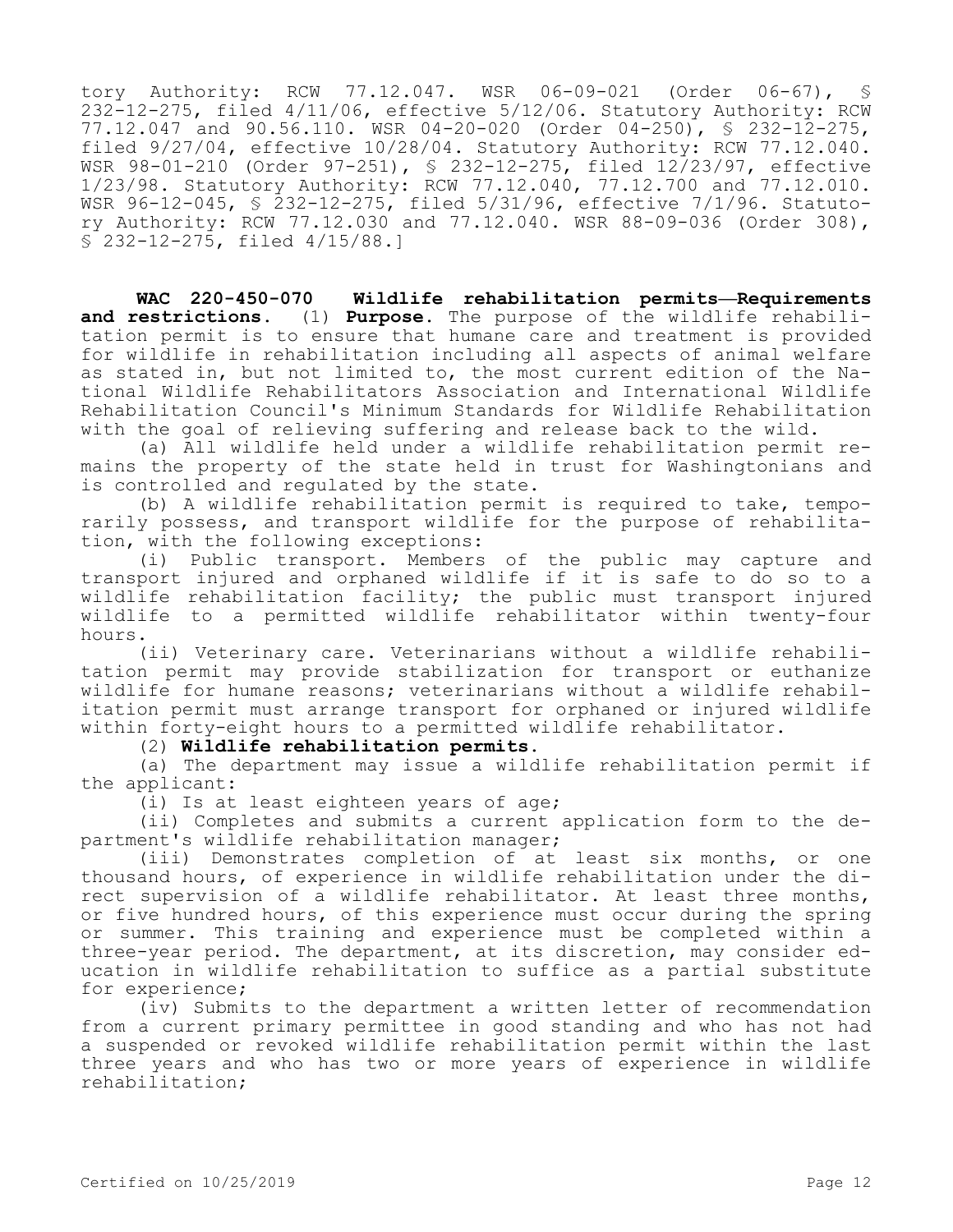(v) Submits to the department a signed Principal Veterinarian Agreement form from a veterinarian who is willing to serve as the principal veterinarian for the applicant;

(vi) Successfully completes the Washington state general wildlife rehabilitation examination by correctly answering eighty percent or more of the questions. An applicant who fails the exam may retake it beginning fourteen days from the date of the failed exam; and

(vii) Possesses, is employed by, or volunteers at facilities that have been inspected and approved by the department and meet department standards, and meet current minimum standards for wildlife rehabilitation as stated in, but not limited to, the most current edition of the National Wildlife Rehabilitators Association and International Wildlife Rehabilitation Council's Minimum Standards for Wildlife Rehabilitation. New wildlife rehabilitation permits must be signed and returned to the department by the permittee no later than fourteen days from the date of receipt.

A new wildlife rehabilitation permit is only valid when signed by the permittee and the department permitting representative.

(b) Veterinarians are exempt from the requirements in (a)(iv) and (v) of this subsection; veterinarians may be partially exempt from the requirements in (a)(iii) of this subsection if their formal education or practical training is in wildlife medicine. Applicants living in states with boundaries contiguous with Washington state whose wildlife rehabilitation activities occur in Washington, for Washington wildlife, and/or has or works for a facility in Washington may apply for a Washington wildlife rehabilitation permit.

(c) The department will determine which species the wildlife rehabilitator is qualified to care for and may condition the permit according to the applicant's training, experience, capabilities, and facilities.

Inactive permit applications. Permit applications greater than three years old from the date of signature will be classified as inactive. Applicant must submit a new complete and current application to be considered. If exam was taken greater than three years from the date of the new application, the applicant must retake the exam.

(d) Wildlife rehabilitators must display the wildlife rehabilitation permit or a copy of the permit in a location at the facility that is visible to the public.

(e) Wildlife rehabilitation permits are valid for up to three years, as long as the information on the permit remains valid and current and the permittee adheres to permit conditions and department rules.

(f) Wildlife rehabilitators must report any permit information changes to the department within ten business days of the change. These changes include:

(i) Permitted rehabilitator leaving the facility;

(ii) Subpermittees leaving the facility;

(iii) Major changes or additions in animal housing and enclosures that would affect number of individuals and/or permitted species;

(iv) Change in principal veterinarian;

(v) Facility address;

(vi) Adding facilities.

(g) The department may refuse to issue a wildlife rehabilitation permit to an applicant if within the last ten years of the date of the application the applicant:

(i) Was convicted of a fish or wildlife offense; or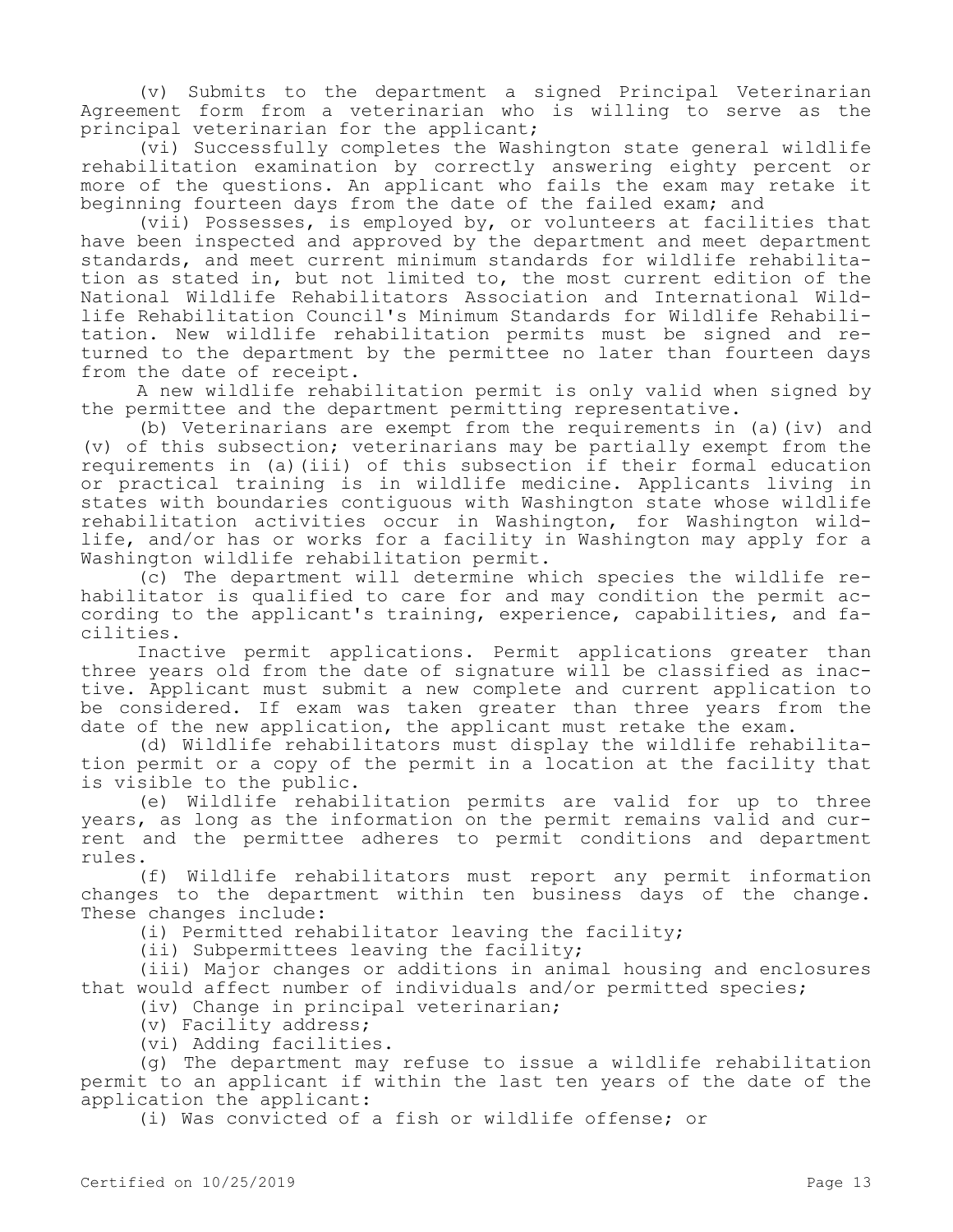(ii) Was convicted of any offense involving animal or child cruelty, neglect, or abuse.

(iii) Found guilty of practicing veterinary medicine without an active license, as determined by the veterinary board of governors.

(iv) Fails to meet any of the above requirements.

### (3) **Cervid endorsement.**

(a) A person must possess a cervid rehabilitation endorsement to house and rehabilitate cervids;

(b) Must have completed hands-on training hours for one complete season March through October focused on cervid wildlife rehabilitation with a current primary permittee endorsed for cervid rehabilitation, and submit to the department a written letter of recommendation from that primary permittee;

(c) Must attend the cervid training provided by the department, which may include updated training at time of permit renewal; and

(d) Possess department inspected approval facilities suitable for cervid species listed on the permit and as required by department rules and the current standards as stated in the National Wildlife Rehabilitators Association and International Wildlife Rehabilitation Council's Minimum Standards for Wildlife Rehabilitation.

(4) **Large-carnivore rehabilitation endorsement.** A person must possess a large-carnivore rehabilitation endorsement to rehabilitate large carnivores. Large carnivores are brown bear, black bear, cougar, wolf, bobcat, and lynx. The department may issue large-carnivore endorsements to wildlife rehabilitators who:

(a) Have at least five hundred documented hours, of direct safety, handling, and medical care in a current wildlife rehabilitation practice with large carnivores; at the discretion of the department and on a case-by-case basis, wildlife biologists professionally employed as a large carnivore biologist with five hundred or more hours of documented experience may substitute a portion of the required hours for direct handling and experience;

(b) Have received and documented training in large-animal restraint techniques, including demonstration of proper catchpole use and immobilization-drug administration;

(c) Submits to the department a written letter of recommendation from a current primary permittee in good standing and who has not had a suspended or revoked wildlife rehabilitation permit within the last three years and who has two or more years of experience in large-carnivore rehabilitation;

(d) Successfully completes the written large-carnivore rehabilitation examination by correctly answering eighty percent or more of the questions. An applicant who fails the exam may retake it beginning fourteen days from the date of the failed exam; and

(e) Possess department-inspected and department-approved facilities suitable for large carnivores as required by department rule and the current standards as stated in, but not limited to, the most current edition of the National Wildlife Rehabilitators Association and International Wildlife Rehabilitation Council's Minimum Standards for Wildlife Rehabilitation.

(5) **Raptor rehabilitation endorsement.** A person must possess a raptor rehabilitation endorsement to rehabilitate raptors. The department may issue raptor rehabilitation endorsements to wildlife rehabilitators who:

(a) Demonstrate five hundred hours direct practice with and handling of raptors;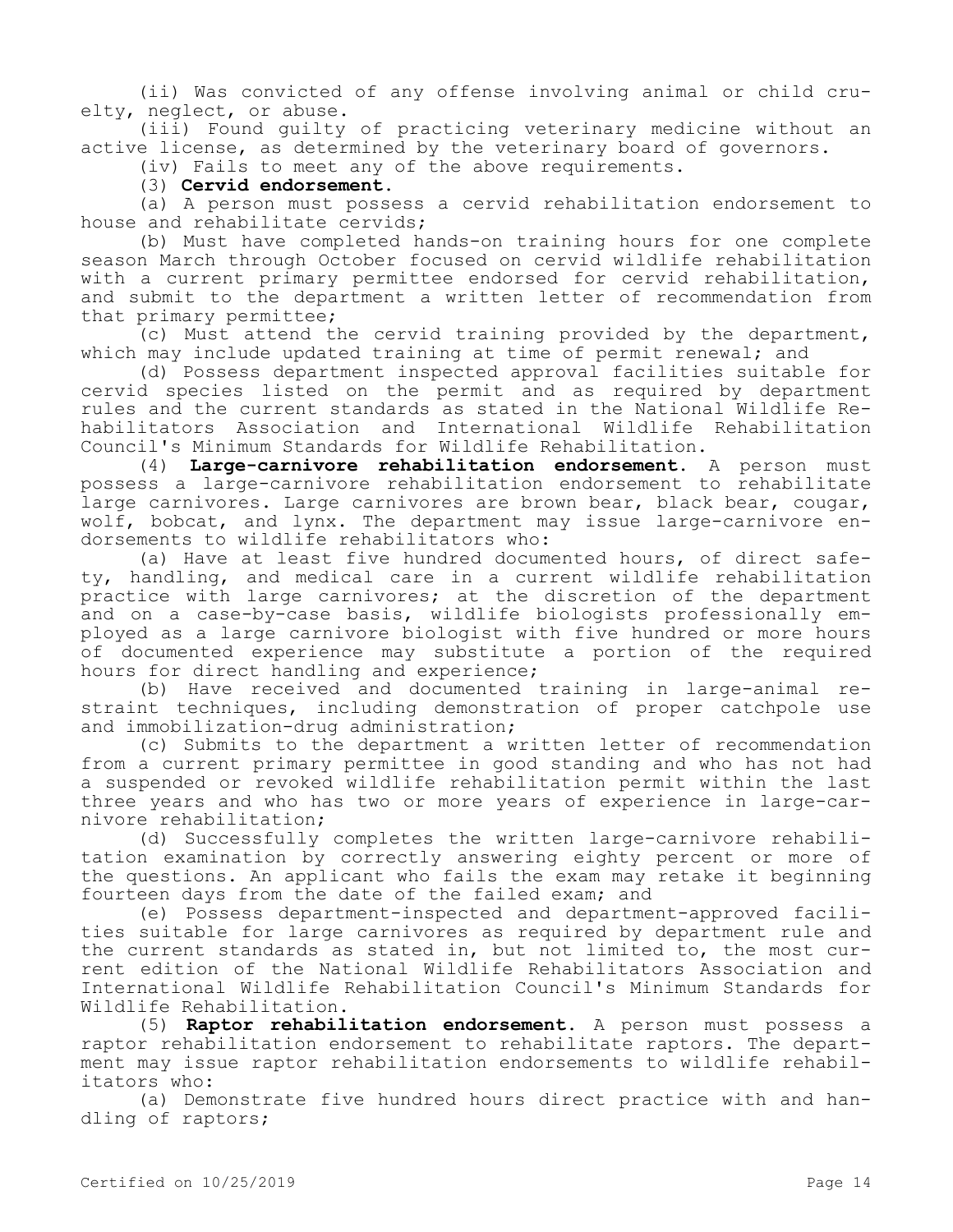(b) Successfully complete the written raptor rehabilitation examination by correctly answering eighty percent or more of the questions. An applicant who fails the exam may retake it beginning fourteen days from the date of the failed exam;

(c) Possess department-inspected and department-approved facilities suitable for raptor housing and rehabilitation as required by department rule and as stated in, but not limited to, the most current edition of the National Wildlife Rehabilitators Association and International Wildlife Rehabilitation Council's Minimum Standards for Wildlife Rehabilitation; and

(d) Submits to the department a written letter of recommendation from a current primary permittee in good standing and who has not had a suspended or revoked wildlife rehabilitation permit within the last three years and who has two or more years of experience in raptor rehabilitation.

(6) **Raptors-only rehabilitation permits.** The department may issue raptor-only rehabilitation permits that allow a person to rehabilitate only raptors and no other wildlife. To qualify for these permits, an applicant must:

(a) Demonstrate five hundred hours direct practice with and handling of raptors;

(b) Successfully complete the raptor rehabilitation reexamination by correctly answering eighty percent or more of the questions. An applicant who fails the examination may retake it beginning fourteen days from the date of the failed exam;

(c) Submits to the department a written letter of recommendation from a current primary permittee in good standing and who has not had a suspended or revoked wildlife rehabilitation permit within the last three years and who has two or more years of experience in raptor rehabilitation and who agrees to advise the applicant in performing raptor rehabilitation; and

(d) Posses department inspected and approved facilities suitable for raptor housing and rehabilitation as required by department rule and as stated in, but not limited to, the most current edition of the National Wildlife Rehabilitators Association and International Wildlife Rehabilitation Council's Minimum Standards for Wildlife Rehabilitation.

#### (7) **Oiled-wildlife rehabilitation endorsement.**

(a) A person must have an oiled-wildlife endorsement or written department approval to retain oiled wildlife. If the primary permittee does not possess an oiled-wildlife endorsement, the permittee must transfer the oiled wildlife to a primary permittee who has an oiledwildlife endorsement, or obtain department approval to retain the oiled wildlife.

(b) The department may issue an oiled-wildlife endorsement to permitted rehabilitators who possess or have permission to use department-approved facilities suitable for oiled-wildlife rehabilitation as required by department rule. For minimum housing/pen and pool requirements for oiled species other than alcids, refer to the most current edition of the National Wildlife Rehabilitators Associations and International Wildlife Rehabilitation Council's Minimum Standards for Wildlife Rehabilitation.

(8) **Permittee-requested permit amendments.** A wildlife rehabilitator may ask for permit amendments for:

(a) Changes to permitted species and capacity by submitting a revised species information page from the department-provided application;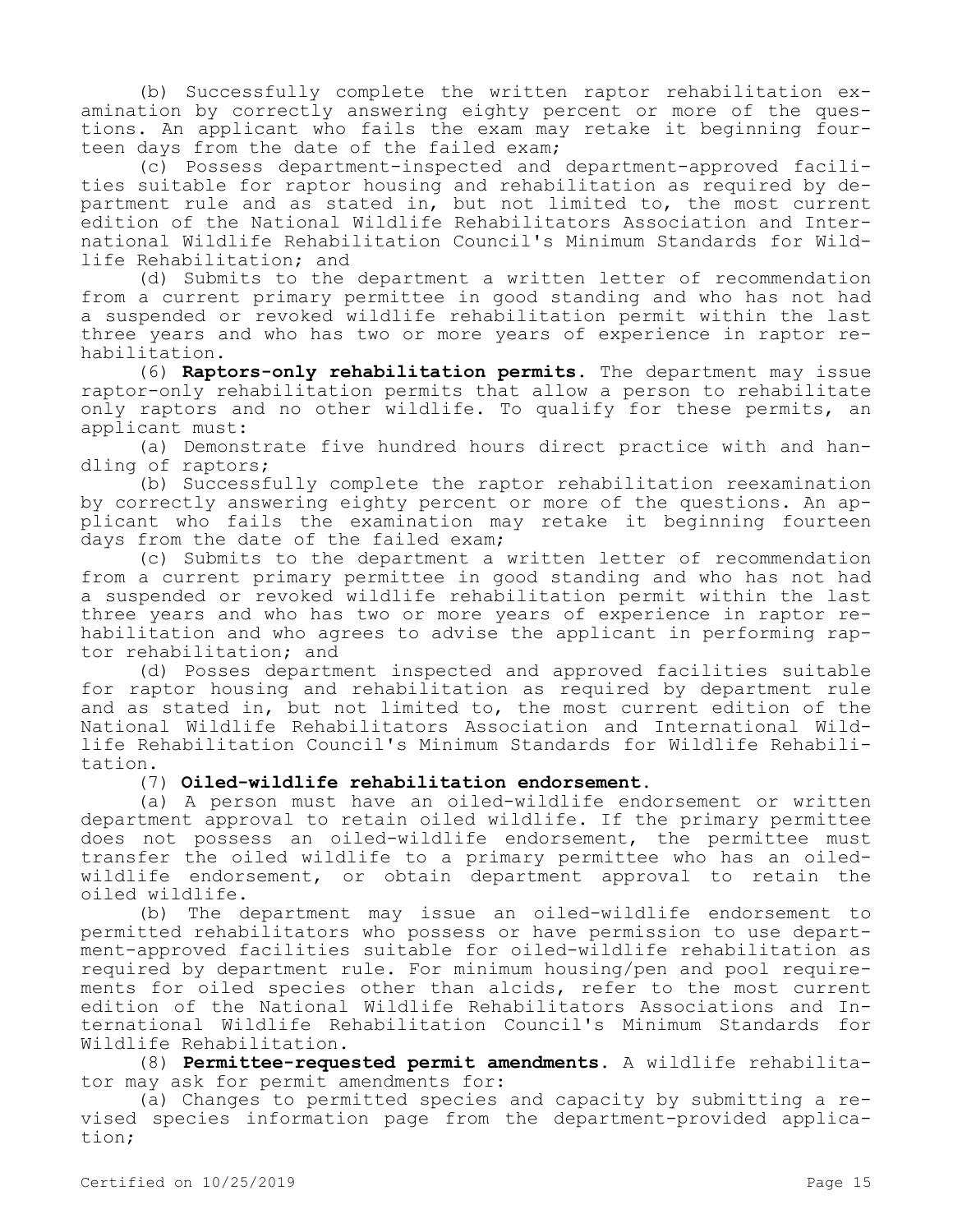(b) Changes to subpermittees by submitting the wildlife rehabilitation subpermittee application; and

(c) Addition of an education or foster animal by submitting the live animal retention application.

(9) **Wildlife rehabilitation permit renewal.** To renew a wildlife rehabilitation permit, the permittee must submit the following documentation at least thirty days prior to the permit date of expiration:

(a) A current, completed wildlife rehabilitation permit application form; and

(b) Documentation demonstrating at least thirty hours of continuing education during the previous three-year permit period. Continuing education includes:

(i) Documented attendance at state wildlife rehabilitator meetings or at Washington Wildlife Rehabilitation Association conference, or National Wildlife Rehabilitators Association annual symposium;

(ii) A certificate of completion of an International Wildlife Rehabilitation Council online or in-person class or workshop;

(iii) Completion and documented attendance of privately offered wildlife rehabilitation training;

(iv) Completion and documented attendance of wildlife rehabilitation classes at a college or university;

(v) Documented department preapproved training with a currently licensed wildlife rehabilitator; or

(vi) Other continuing education activities as preapproved by the department;

(vii) Renewed wildlife rehabilitation permits must be signed and returned to the department by the permittee no later than fourteen days from the date of receipt;

(viii) A renewed wildlife rehabilitation permit is valid only when signed by the permittee and the department permitting representative.

(10) **Reinstatement of expired permits.**

(a) A permit expired for less than three years may be reinstated for the facility and species listed on the expired permit as long as the permittee meets the conditions for permit renewal.

(b) Permits expired for three years or more may be reinstated if:

(i) The applicant submits a current and complete department provided wildlife rehabilitation permit application;

(ii) Possesses, is employed by, or volunteers at facilities that have been inspected and approved by the department and meet department standards for treating and housing wildlife for rehabilitation; meet current minimum standards for wildlife rehabilitation as stated in, but not limited to, the most current edition of the National Wildlife Rehabilitators Association and International Rehabilitation Council's Minimum Standards for Wildlife Rehabilitation;

(iii) The applicant takes and successfully completes the Washington general wildlife rehabilitation examination, the raptor rehabilitation examination, or large carnivore rehabilitation examination, whichever examination is applicable, by correctly answering eighty percent or more of the questions. An applicant who fails the examination may retake it beginning fourteen days from the date of the failed exam.

(11) **Out-of-state wildlife rehabilitators.** Wildlife rehabilitators who have a current wildlife rehabilitation permit or a comparable permit issued by another state, and who move to Washington state for the purpose of residency and wish to practice wildlife rehabilitation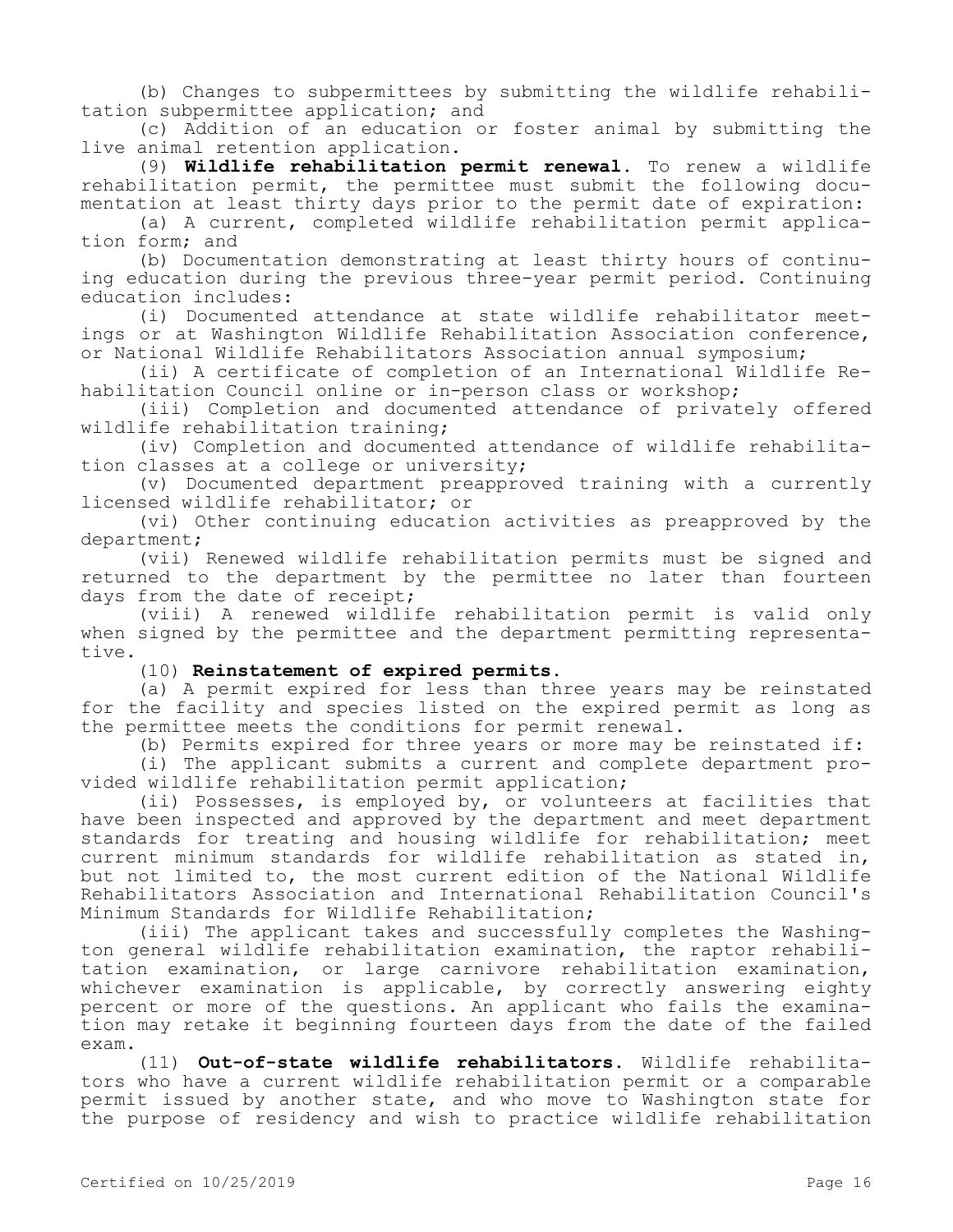in Washington, must follow the same procedures and requirements as a new applicant for a Washington state wildlife rehabilitation permit.

(12) A violation of this section by a person who engages in wildlife rehabilitation without a department permit is punishable under the appropriate statute for the species being rehabilitated, including RCW 77.15.120 for endangered fish or wildlife; RCW 77.15.130 for protected fish or wildlife; RCW 77.15.400 for wild birds; RCW 77.15.410 for big game; and RCW 77.15.430 for wild animals not classified as big game.

(13) A violation of this section by a person who has a wildlife rehabilitation permit is punishable under RCW 77.15.750(1), Unlawful use of a department permit—Penalty.

[Statutory Authority: RCW 77.04.012, 77.04.013, 77.04.020, 77.04.055, 77.12.047, 77.12.240, 77.12.467, 77.12.469, and 77.32.070. WSR 19-06-038 (Order 19-35), § 220-450-070, filed 3/1/19, effective 4/1/19. Statutory Authority: RCW 77.04.012, 77.04.013, 77.04.020, 77.04.055, and 77.12.047. WSR 17-05-112 (Order 17-04), recodified as § 220-450-070, filed 2/15/17, effective 3/18/17. Statutory Authority: RCW 77.12.047, 77.12.240, 77.12.467, 77.12.469, and 77.32.070. WSR 13-18-046 (Order 13-192), § 232-12-841, filed 8/30/13, effective 9/30/13.]

**WAC 220-450-080 Wildlife rehabilitation—Responsibilities of primary permittees and subpermittees.** (1) Primary permittees and subpermittees are responsible for abiding by all permit terms and conditions, reporting and record requirements, and compliance with state and federal regulations when conducting wildlife rehabilitation or actions associated with wildlife rehabilitation and in accordance with the most current edition of the National Wildlife Rehabilitators Association and International Wildlife Rehabilitation Council's Minimum Standards for Wildlife Rehabilitation.

(2) A primary permittee is directly responsible for both on-site and off-site subpermittees' actions related to wildlife rehabilitation under his or her primary permit.

(a) The primary permittee must submit a completed application provided by the department for each subpermittee;

(b) A primary permittee may have no more than two off-site subpermittees at one time;

(c) A primary permittee must visit the off-site subpermittee at least once a week if the subpermittee has wildlife at his or her facility and is caring for wildlife; a written record must be kept for those visits;

(d) The primary permittee must submit a quarterly report of visits to and animals at off-site subpermittee facilities on the form provided by the department;

(e) An on-site subpermittee is authorized and responsible for managing the wildlife rehabilitation activities at the permitted facility in the temporary absence of the primary permittee; and

(f) A primary permittee must notify the department within ten business days of removing or adding a subpermittee or changing the address of an off-site subpermittee's facility using the application provided by the department.

(3) In addition to subsection (1) of this section subpermittees must also: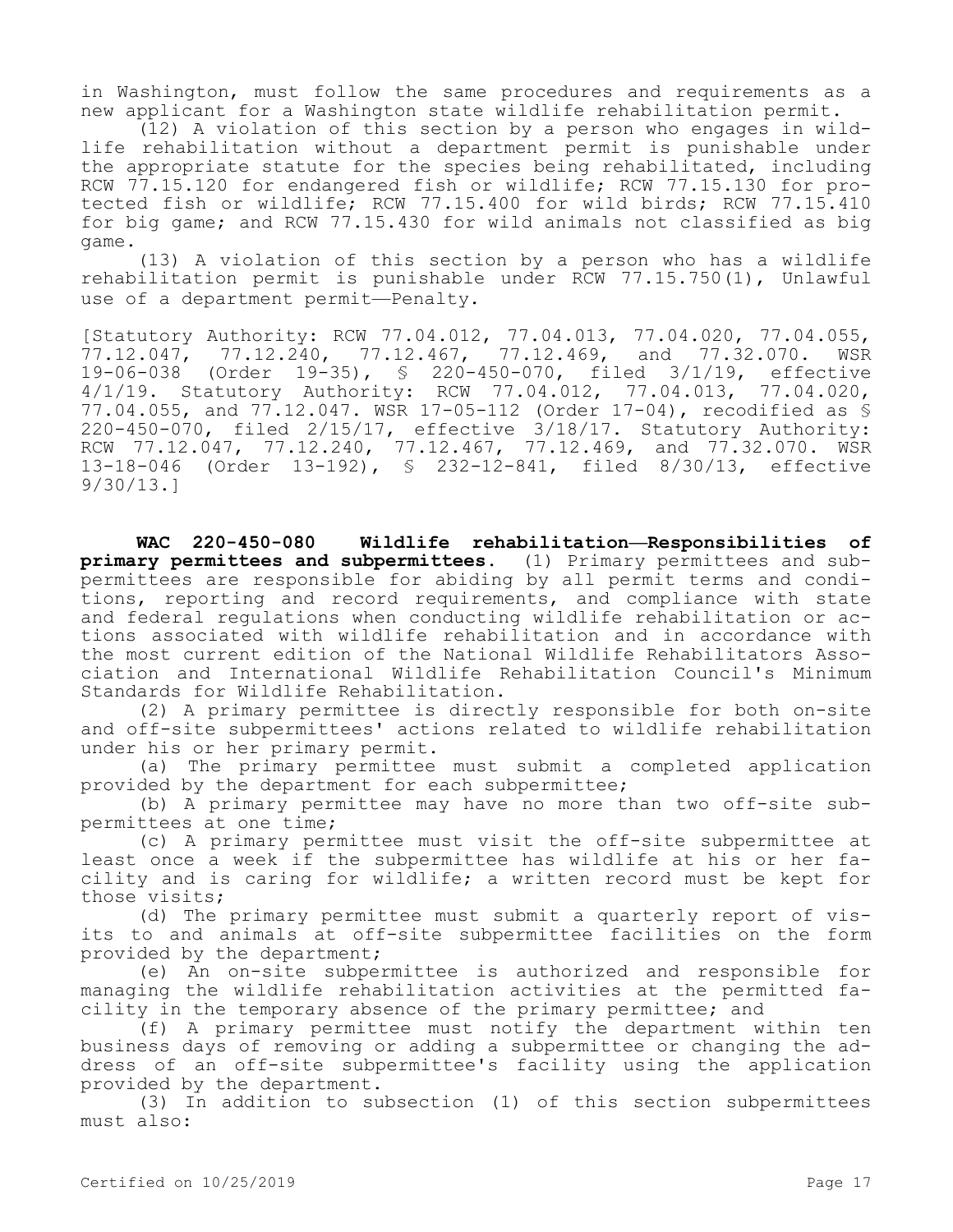(a) Be listed on the primary permittee's wildlife rehabilitation permit;

(b) Be eighteen years of age or older;

(c) Been employed by or a registered volunteer for the primary permittee's wildlife rehabilitation facility and demonstrate at least three hundred documented hours at the facility, at least one month of this experience must occur during the spring or summer, have assisted with or observed all facets of wildlife care practices at the facility, and possess sufficient experience to tend to the species in his or her care;

(d) Possess direct contact information for at least one other employee or volunteer of the permitted facility in addition to the primary permittee, who the subpermittee must be able to reach at any time; and

(e) Comply with all federal Migratory Bird Treaty Act rules.

(4) A violation of this section by a primary permittee or a subpermittee is punishable under RCW 77.15.750(1), Unlawful use of a department permit—Penalty.

[Statutory Authority: RCW 77.04.012, 77.04.013, 77.04.020, 77.04.055, 77.12.047, 77.12.240, 77.12.467, 77.12.469, and 77.32.070. WSR 19-06-038 (Order 19-35), § 220-450-080, filed 3/1/19, effective 4/1/19. Statutory Authority: RCW 77.04.012, 77.04.013, 77.04.020, 77.04.055, and 77.12.047. WSR 17-05-112 (Order 17-04), recodified as § 220-450-080, filed 2/15/17, effective 3/18/17. Statutory Authority: RCW 77.12.047, 77.12.240, 77.12.467, 77.12.469, and 77.32.070. WSR 13-18-046 (Order 13-192), § 232-12-843, filed 8/30/13, effective 9/30/13.]

**WAC 220-450-090 Wildlife rehabilitation—Permit modification, suspension, or revocation.** (1) The department may modify, suspend, or revoke a wildlife rehabilitation permit if the primary permittee or a subpermittee violates any department rule related to wildlife possession, wildlife rehabilitation, wildlife trafficking, or permit conditions. Other violations include, but are not limited to:

(a) Directly displaying to the public wildlife in rehabilitation or directly using wildlife in rehabilitation for public education;

(b) Mal-imprinting, over-habituation to where animals lose fear of humans and predators, or taming wildlife in relation to humans or domestic animals at the facility;

(c) Cohousing predators and prey in the same enclosure or room where prey can hear or see predators;

(d) A primary permittee or a subpermittee, within the last ten years, was:

(i) Convicted of a fish or wildlife offense; or

(ii) Convicted of any offense involving animal or child cruelty, neglect, abuse, or found guilty practicing veterinary medicine without an active license, as determined by the veterinary board of governors.

(2) A primary permittee who is in violation of permit conditions or department wildlife rehabilitation rules, or whose subpermittee is in violation of permit conditions or department wildlife rehabilitation rules shall, in this order:

(a) Receive written warning(s) outlining remedies and a deadline of not less than seven days to come into compliance after which time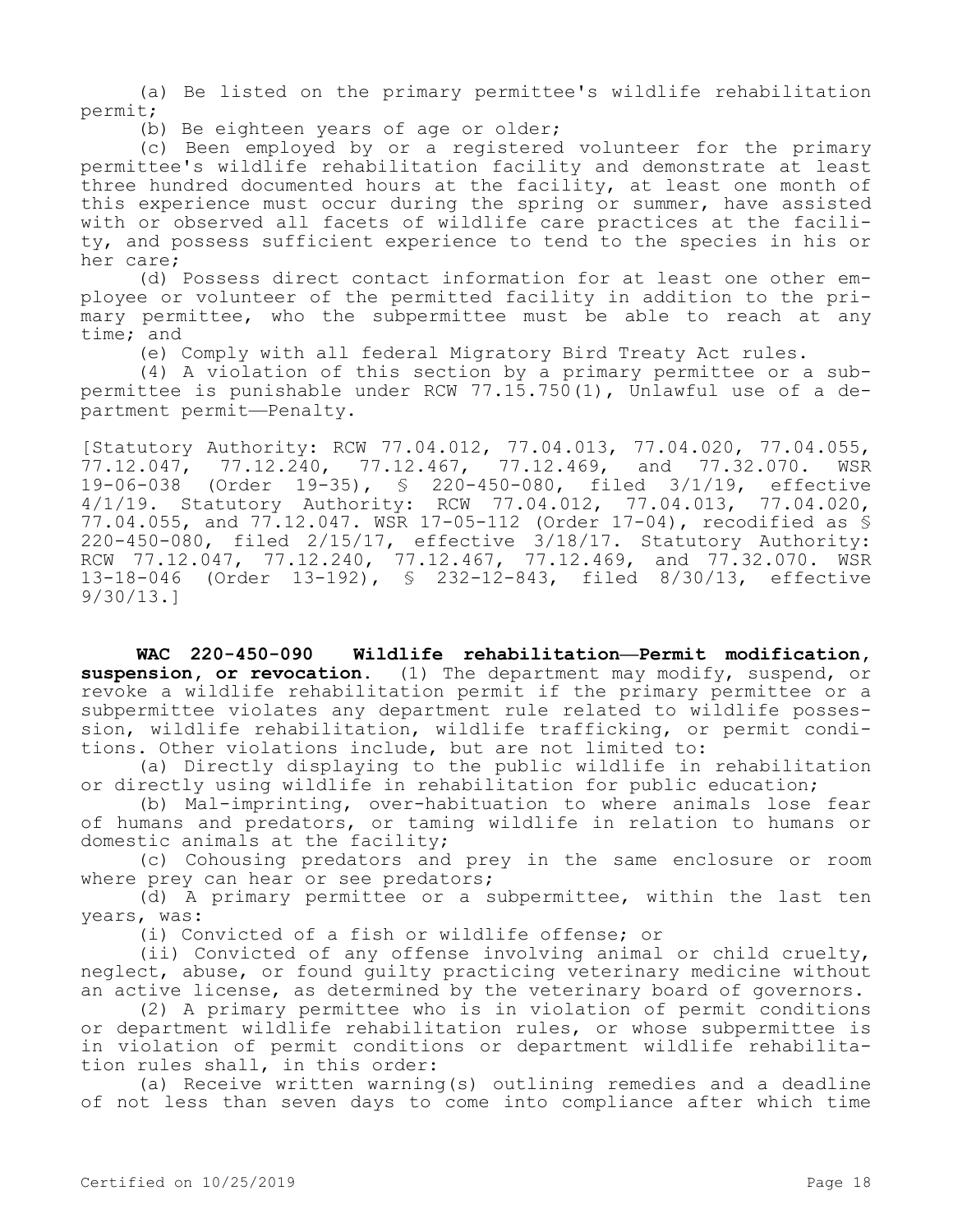the department may impose permit modification to remedy those violations.

(b) If, after fourteen days, the permittee continues to be noncompliant, the permit will be suspended and a requirement to adhere to a department-provided corrective action plan and timeline(s) in the corrective action plan will be imposed. The permittee must provide a response to and apply compliance plan remedies within the timelines specified in the compliance plan.

(3) In conjunction with the written warning, permit modification or permit suspension, the department may conduct inspections to verify compliance. The department may amend the permit or restore the permit pending permittee compliance and department-documented compliance validation.

(4) A primary permittee will have the permit revoked if written warnings, permit modifications, compliance plan remedies, and permit suspension processes with concurrent inspections do not result in permittee compliance. Nothing in this section prevents the department from acting immediately to remove animals or suspend or revoke wildlife rehabilitation permits in case of documented animal cruelty or adverse animal welfare.

(5) If the department revokes, suspends, or modifies a permit, then the department or the U.S. Fish and Wildlife Service may seize the primary permittee's wildlife and transfer those wildlife to another primary permittee's facility.

(6) The department's revocation, modification, or suspension of a rehabilitation permit under this section does not preclude the department from taking criminal action against the primary permittee, subpermittee, or both.

(7) The department may use subject matter experts, internal department staff, and external wildlife rehabilitators to review proposed permit modifications, suspensions, or revocations to determine if the proposed department actions reflect current standards of wildlife rehabilitation practice, meet current state wildlife rehabilitation needs, and are in the best interest of the future of wildlife rehabilitation in the state.

Permittees whose rehabilitation permit is revoked may reapply for a new permit three years after the date of revocation. Upon application, the department will consider previous rehabilitation permit performance and the nature of the previous noncompliance or violations when determining whether to issue a new permit. The department will deny an application if the basis for revocation has not been, or is not likely to be resolved.

(8) Any primary permittee whose rehabilitation permit is revoked, modified, or suspended under this section may request an administrative hearing to appeal the department's action. The department will administer such appeals in accordance with chapter 34.05 RCW.

[Statutory Authority: RCW 77.04.012, 77.04.013, 77.04.020, 77.04.055, 77.12.047, 77.12.240, 77.12.467, 77.12.469, and 77.32.070. WSR 19-06-038 (Order 19-35), § 220-450-090, filed 3/1/19, effective 4/1/19. Statutory Authority: RCW 77.04.012, 77.04.013, 77.04.020, 77.04.055, and 77.12.047. WSR 17-05-112 (Order 17-04), amended and recodified as § 220-450-090, filed 2/15/17, effective 3/18/17. Statutory Authority: RCW 77.12.047, 77.12.240, 77.12.467, 77.12.469, and 77.32.070. WSR 13-18-046 (Order 13-192), § 232-12-845, filed 8/30/13, effective 9/30/13.]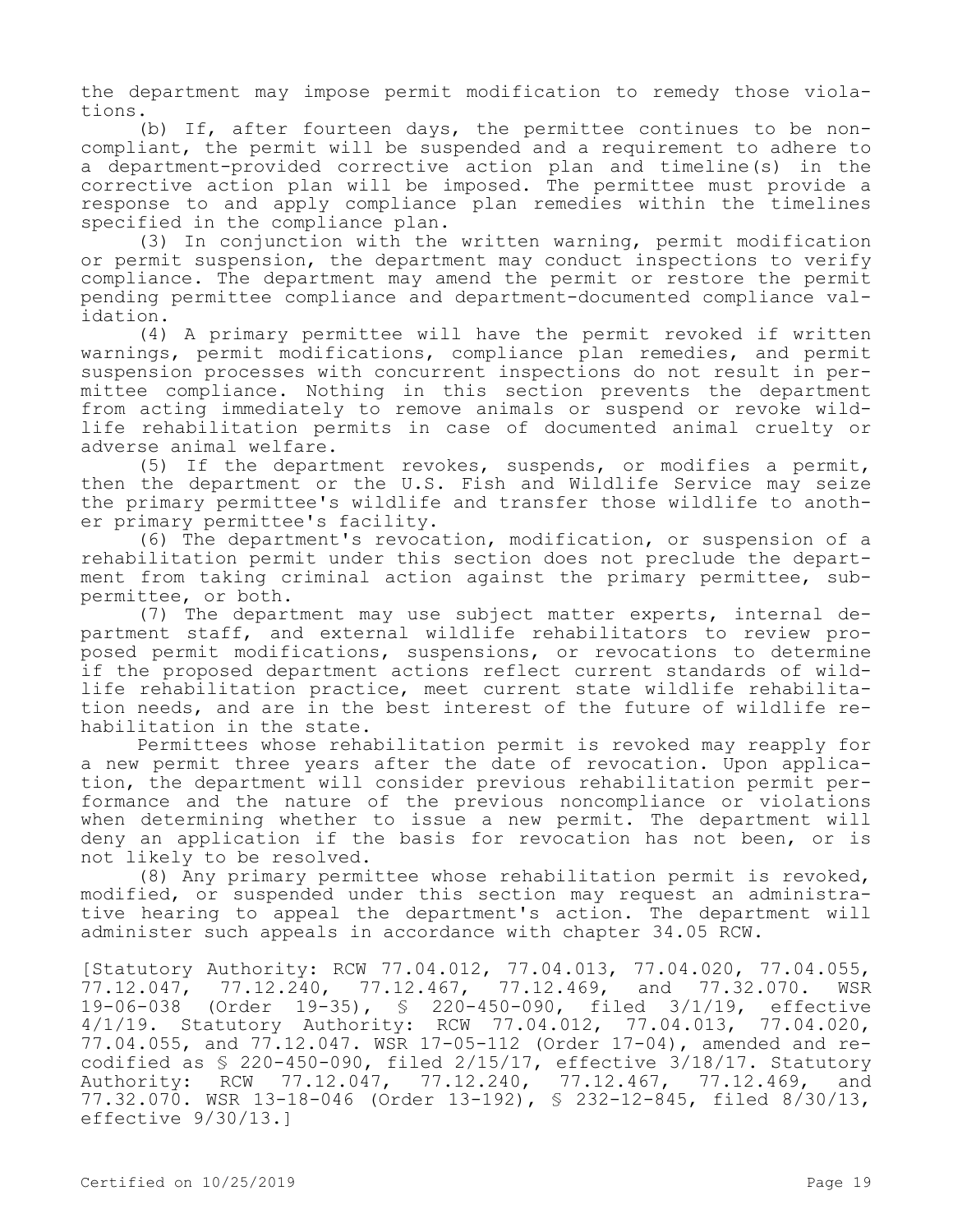**WAC 220-450-100 Wildlife rehabilitation—Facility requirements and inspections—On- and off-site care.** (1) The facility requirements listed in this section address wildlife health and safety. The department of labor and industries and other local, state, or federal agencies may have additional requirements relating to human health and safety. It is the permittee's responsibility to comply with all state and federal laws and regulations, and to ensure that his or her subpermittees do the same.

(2) Facilities.

(a) Permittees on a wildlife rehabilitation permit must maintain approved facilities that meet the most current edition of National Wildlife Rehabilitators Association and International Wildlife Rehabilitation Council's Minimum Standards for Wildlife Rehabilitation, unless as otherwise provided by the department.

(b) All wildlife held under a wildlife rehabilitation permit must be maintained in humane conditions.

(c) The wildlife rehabilitation facility must protect wildlife from predators, weather extremes, undue human contact and visual and auditory stressors.

(d) The wildlife rehabilitation facility must provide physical and visual separation from on-site domestic animals.

(e) Wildlife rehabilitation facilities must designate separate and exclusive rooms used only for wildlife housing, treatment, feeding, food preparation, and rehabilitation. It is unlawful to house, treat, or care for wildlife anywhere human food is prepared, stored, or consumed.

(f) Primary permittee shall report immediately to the department any department surveilled wildlife disease. If the director determines that such outbreak presents a threat to the wildlife of the state, the director may immediately order such action as necessary including quarantine or destruction of wildlife in care, sterilization of enclosures and facilities, cessation of activities, and disposal of wildlife in a manner satisfactory to the director.

(g) The primary permittee must notify the department at least thirty days prior to moving if he or she intends to transfer his or her wildlife rehabilitation facilities to another location. The new facilities must pass a department facility inspection before wildlife is moved to the new facility.

(h) The wildlife rehabilitation facility must be associated with a primary permittee at all times. If a facility is left with no primary permittees, facility personnel must notify the department within five days of the departure of the last primary permittee. The facility has thirty days in which to bring a primary permittee into the facility. After thirty days, if the facility is no longer associated with a primary permittee, the facility must transfer wildlife to another facility associated with a primary permittee until a primary permittee is found.

(3) All facilities must be listed on the permittees' permits.

(4) **Oiled-wildlife facility requirements.** The facility requirements described in this section address the health and safety of oiled alcids. For minimum housing/pen and pool requirements for species other than alcids, refer to the most current edition of the National Wildlife Rehabilitators Association and International Wildlife Rehabilitation Council's Minimum Standards for Wildlife Rehabilitation.

(5) **Oiled-wildlife facility requirements - Air temperature and air exchange requirements within indoor areas.**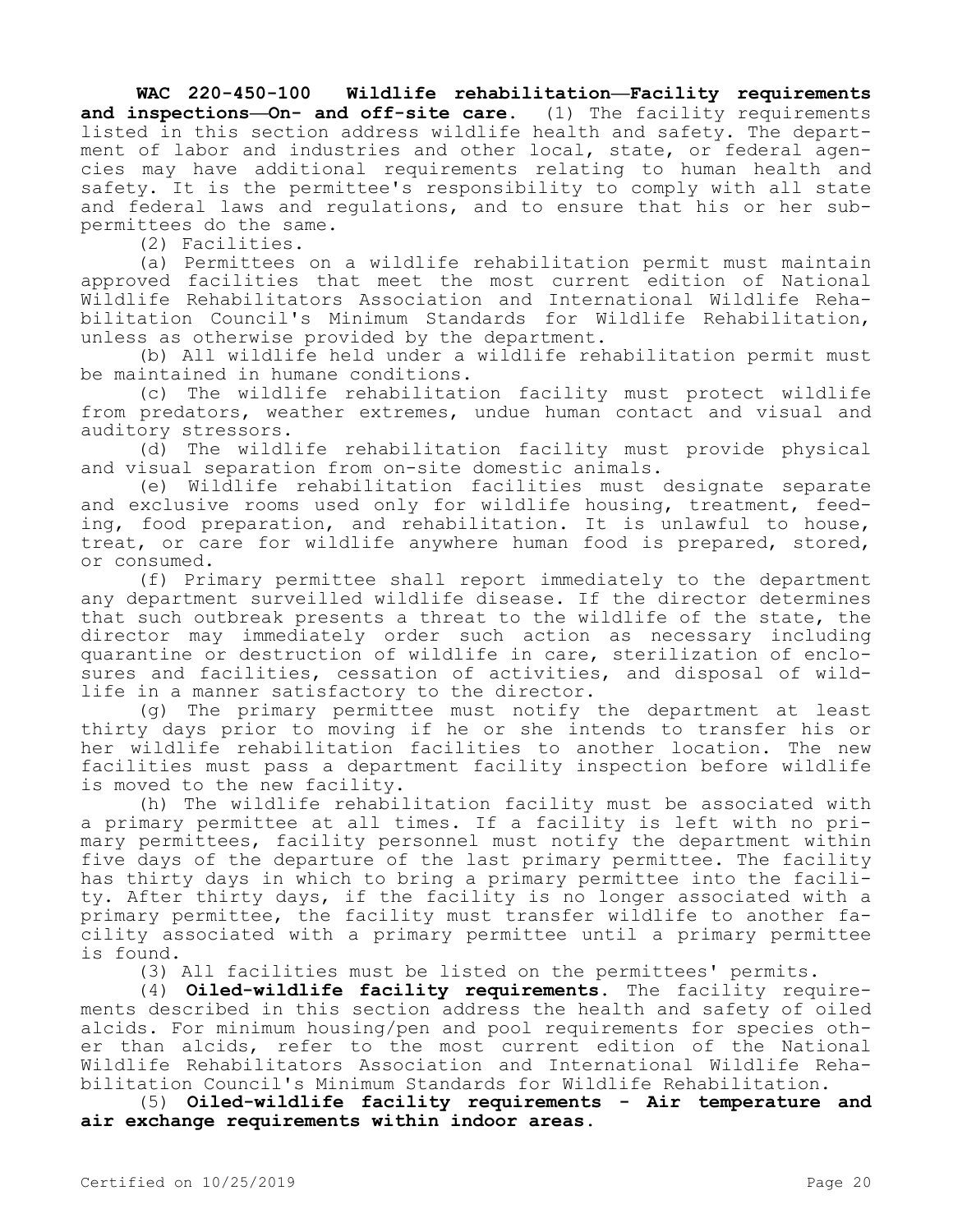(a) Air temperature: A permittee must ensure that the air temperature in all indoor areas where live birds are housed is adjustable and can be maintained at between 65°F - 85°F. When the number of birds in an oiled bird rehabilitation facility at a given time exceeds fifty, the following requirements also apply:

(i) Intake and stabilization areas must be air-temperature controlled independently of other oiled bird rehabilitation facility areas. However, intake and stabilization areas may be controlled together;

(ii) Wash/rinse and drying areas must be air-temperature controlled independently of other oiled bird rehabilitation facility areas. However, wash/rinse and drying areas may be controlled together; and

(iii) The isolation/intensive care unit must be air-temperature controlled independently of other oiled bird rehabilitation facility areas.

(b) Air exchange: A permittee must ensure that all indoor areas where live birds are housed allow the exchange of the air volume a minimum of ten times per hour with fresh air from outside.

(c) The fresh-air exchange rate for any given indoor area may be reduced by up to ninety percent of the fresh air by use of an air-recirculation system that employs a high efficiency particulate air (HEPA) filter and an activated carbon filter.

(6) **Oiled-wildlife facility requirements.** When the number of birds in an oiled bird rehabilitation facility at a given time exceeds fifty, the following requirements also apply:

(a) Intake and stabilization areas must be independent of other oiled bird rehabilitation facility air-exchange systems, but they may be combined on the same air-exchange system;

(b) Wash/rinse and drying areas must be independent of other oiled bird rehabilitation facility air-exchange systems, but they may be combined on the same air exchange system;

(c) The isolation/intensive care unit air-exchange system must be independent of other oiled bird rehabilitation facility areas; and

(d) The morgue/necropsy air-exchange system must be independent of other oiled bird rehabilitation facility areas.

(7) **Oiled-wildlife facility requirements - Intake space requirements.** Intake of oiled birds must occur in an indoor area. Forty square feet of contiguous floor space must be provided for each group of sixty live or dead oiled birds, or portion of each group of sixty, that are awaiting intake. The floor of the intake space must be impermeable and water must not be allowed to accumulate on the floor.

(8) **Oiled-wildlife facility requirements - Stabilization resource requirements.** Stabilization must occur in an indoor area. Oiled bird rehabilitation pen space and the associated dedicated workspace must be provided in the stabilization area.

(a) Pen requirements: Oiled-wildlife pens must be constructed to minimize potential injury, provide ventilation and meet species-specific husbandry requirements as defined below or, for nonalcids, as documented in the current edition of the National Wildlife Rehabilitators Association and International Wildlife Rehabilitation Council's Minimum Standards for Wildlife Rehabilitation.

(b) For oiled alcids, stabilization pens must be:

(i) At least two feet in length by two feet in width, by two feet tall;

(ii) Constructed with knotless nylon net-bottoms with a one-half inch mesh size;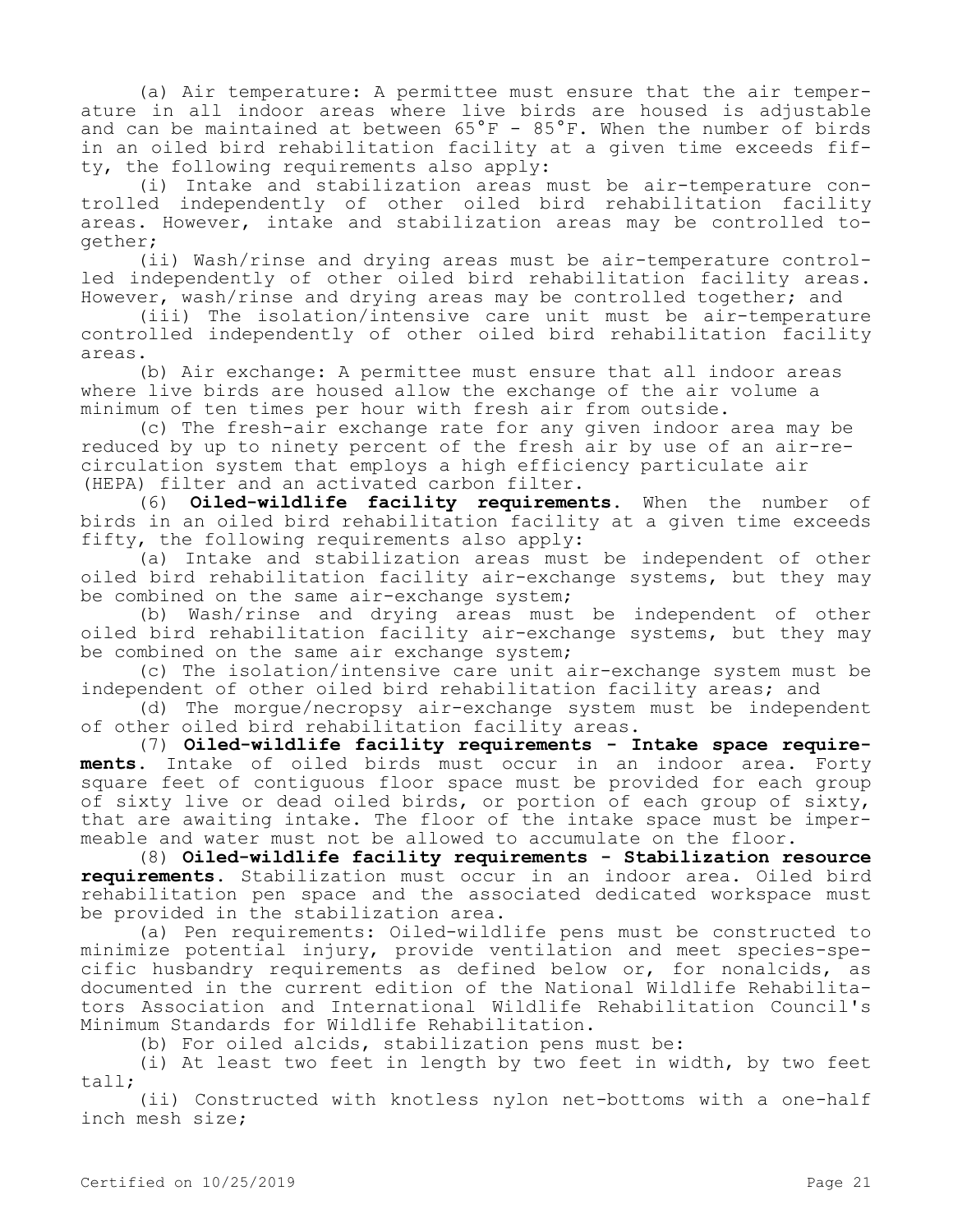(iii) Constructed so that no point within the pen is greater than two feet from a pen wall;

(iv) Constructed to provide a minimum of at least 1.6 square feet of pen space per bird.

(c) Space requirements: In addition to the space required for the oiled bird stabilization pens, a minimum of an additional 3.2 square feet of dedicated workspace must be provided in the stabilization area for each bird held in that area. The floor of the stabilization area must be impermeable and water must not be allowed to accumulate on the floor.

(9) **Oiled-wildlife facility requirements - Wash/rinse resource requirements.** Wash/rinse must occur in an indoor area. A bird must have wash/rinse space and associated resources made available within twenty-four hours after intake.

(a) Water requirements: A minimum of three hundred gallons of fresh water with the following characteristics must be available within each wash/rinse space for each oiled bird being washed and rinsed. All water requirements listed below must remain available within the specified range at all times.

(i) The water temperature must be adjustable and maintainable at any given temperature between  $102^{\circ}$ F -  $108^{\circ}$ F;

(ii) The water hardness must be maintained between 34 mg - 85 mg calcium carbonate/liter (2-5 grain hardness);

(iii) The water pressure must be maintained between 40 - 60 p.s.i.;

(iv) The water flow rate must be no less than two gallons per minute from the wash/rinse supply line measured with the wash/rinse nozzle in place.

(b) Space requirements: One hundred square feet of contiguous floor space must be provided for each group of sixteen live oiled birds, or portion of each group of sixteen, that are ready to be washed and rinsed. The floor of the wash/rinse area must be impermeable and water must not be allowed to accumulate on the floor. Wastewater from wash stations should be disposed of appropriately.

(10) **Oiled-wildlife facility requirements - Drying resource requirements.** Drying must occur in an indoor area. Oiled bird rehabilitation pen space and the associated dedicated workspace must be provided in the drying area. Drying must be accomplished by warming the air in the drying pen. The drying temperature must be adjustable and maintained at any given temperature between 90°F - 106°F.

(a) Pen requirements. Oiled-wildlife pens must be constructed to minimize potential injury, provide ventilation and meet species-specific husbandry requirements as defined below or, for nonalcids, as documented in the current edition of the National Wildlife Rehabilitators Association and International Wildlife Rehabilitation Council's Minimum Standards for Wildlife Rehabilitation.

(b) For alcids, drying pens must be:

(i) At least two feet in length by two feet in width, by two feet tall;

(ii) Constructed with knotless nylon net-bottoms with one-half inch mesh size;

(iii) Constructed so that no point within the pen is greater than two feet from a pen wall;

(iv) Constructed to provide a minimum of 2.7 square feet of pen space per bird.

(c) Space requirements: In addition to the space required for drying pens, a minimum of an additional 3.2 square feet of dedicated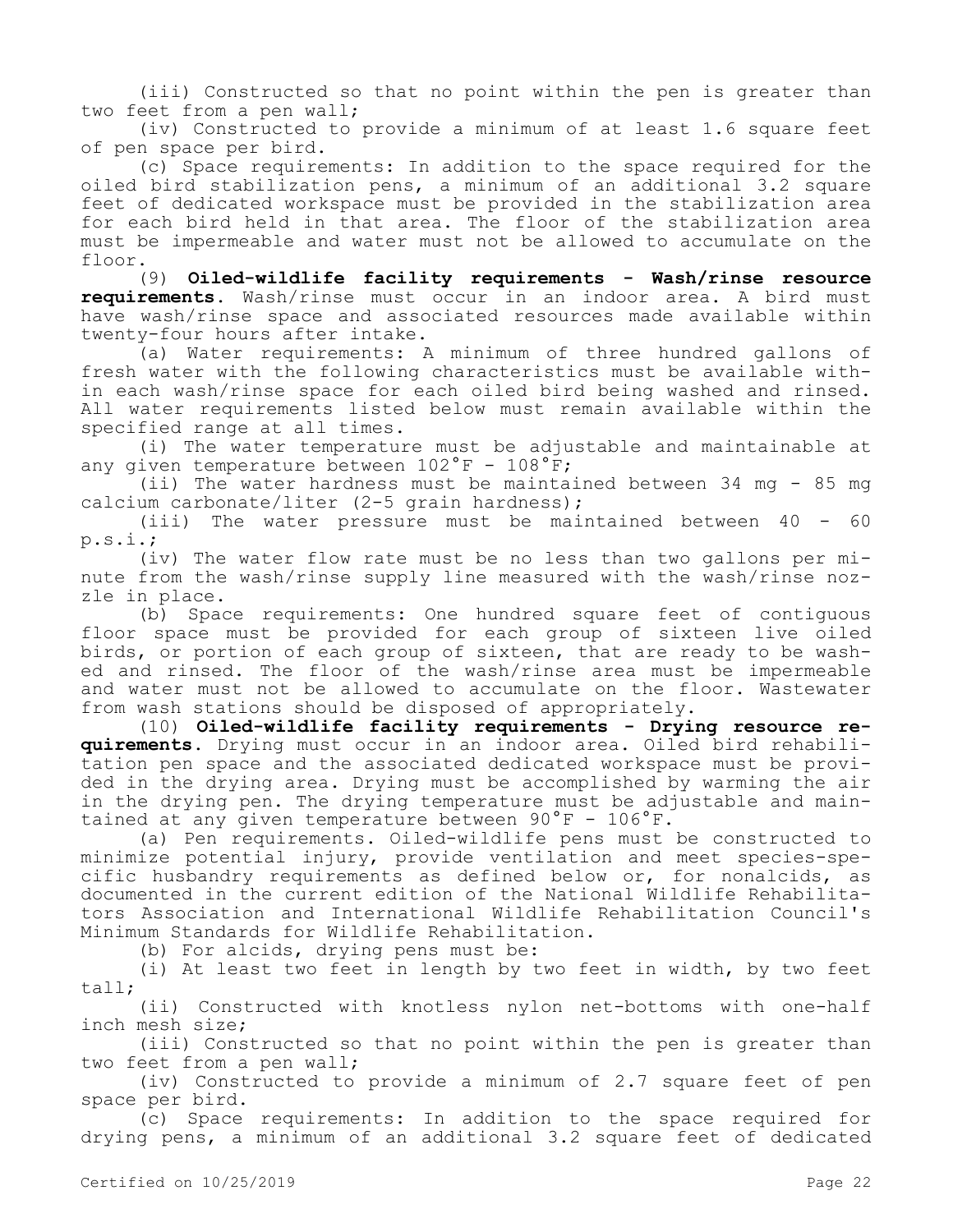workspace must be provided in the drying area for each bird held in that area. The floor of the drying area must be impermeable and water must not be allowed to accumulate on the floor.

(11) **Oiled bird rehabilitation pool resource requirements.** Oiled bird rehabilitation pools must be filled with fresh water. Oiled bird rehabilitation pool space must be available for use immediately after a bird has been dried, and must be available until the bird is released.

(a) Oiled bird rehabilitation pool requirements: Water from oiled bird rehabilitation pools may be recirculated within pools if the water is made oil-free. Each oiled bird rehabilitation pool must:

(i) Have dimensions so no point within the pool is greater than eight feet from a side of the pool;

(ii) Have a breathable cover available for use to prevent birds from escaping;

(iii) Have a constant supply of water sufficient to maintain a minimum depth of three feet and an exchange rate of not less than four and one-half times per day;

(iv) Be constructed so that water exiting the pool comes from the surface of the pool so that floating debris and oil are removed.

(b) Space requirements:

(i) For alcids, a minimum of 7.5 square feet of water-surface space should be provided for each bird (e.g., a twelve-foot diameter oiled bird rehabilitation pool may not house more than fifteen alcids);

(ii) For nonalcids, pools must meet the species-specific husbandry requirements as documented in the most current edition of the National Wildlife Rehabilitators Association and International Wildlife Rehabilitation Council's Minimum Standards for Wildlife Rehabilitation;

(iii) Oiled bird rehabilitation pools must be located within the area of the oiled bird rehabilitation facility and constructed at least four feet away from other structures.

(12) **Oiled-wildlife facility requirements - Semi-static areas.**

(a) Semi-static areas are spaces within an oiled bird rehabilitation facility where the required size of the space will vary relative to the number of birds present in the facility. Semi-static areas must be areas with impermeable floors and water must not be allowed to accumulate on the floor.

(b) Space requirements:

(i) When the total number of birds in a facility is less than fifty, there are no minimum space requirements for semi-static areas;

(ii) When the total number of birds in a facility is between fifty and one thousand, each semi-static area listed below must be allocated the indicated space:

(A) Morgue/necropsy: Two hundred fifty square feet.

(B) Animal food preparation: Three hundred square feet.

(C) Dry storage: One hundred square feet. May be accomplished off-site.

(D) Animal food freezer: One hundred square feet. May be accomplished off-site.

(iii) When the total number of birds in a facility is between one thousand one and two thousand, each semi-static area listed above must be allocated two times the associated space;

(iv) When the total number of birds in a facility is between two thousand one and three thousand, each semi-static area listed above must be allocated three times the associated space, etc.; and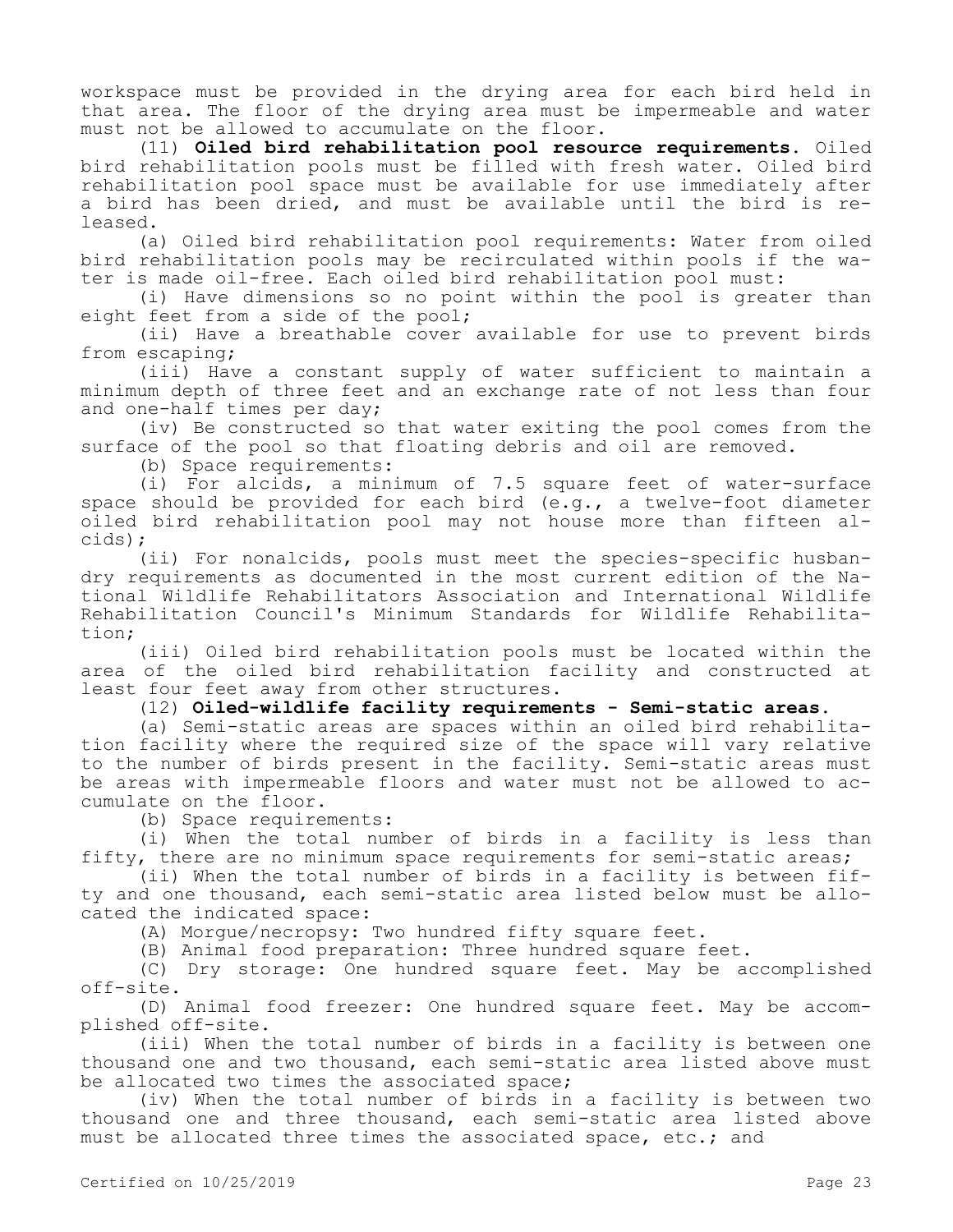(v) Space for the semi-static area listed above must be accommodated as a part of an oiled bird rehabilitation facility.

# (13) **Oiled-wildlife facility requirements - Static areas.**

(a) Static areas are dedicated spaces within an oiled bird rehabilitation facility where the required size of the space does not vary, regardless of the number of animals in the facility. Static areas must be indoor areas with impermeable floors and water must not be allowed to accumulate on the floor.

(b) Space requirements:

(i) When the total number of birds in a facility is less than fifty, there are no minimum space requirements for static areas.

(ii) When the number of birds in a facility exceeds fifty, each static area listed below must be allocated the associated space.

(iii) All of the space associated with the areas listed below must be accommodated as a part of an oiled bird rehabilitation facility.

(c) Static area space requirements by activity type:

(i) Isolation/intensive care unit: Two hundred square feet;

(ii) Medical lab: Two hundred square feet;

(iii) Laundry: Two hundred square feet; may be accommodated offsite.

(14) Off-site facilities and care.

(a) A primary permittee is responsible for ensuring that his or her off-site facilities, or those of his or her subpermittee, meet all species- and treatment-stage-specific facility requirements as provided by department rule.

(b) A primary permittee, or subpermittee authorized to care for wildlife off-site from the wildlife rehabilitation facilities, must have adequate facilities to house the species in his or her care, based on the criteria for wildlife rehabilitation facilities outlined in the most current edition of the National Wildlife Rehabilitators Association and International Wildlife Rehabilitation Council's Minimum Standards for Wildlife Rehabilitation.

(c) It is unlawful for a subpermittee to care for wildlife in his or her off-site facility, or for the primary permittee to transfer wildlife to the subpermittee, unless the following requirements are met:

(i) There is a need for twenty-four-hour or after-hours care, such as nestling care or nursing small mammals, or critical care;

(ii) The off-site subpermittee only houses and cares for the following species off-site: Eastern gray squirrels, Douglas squirrels, opossum, mallard ducks, pheasant, quail, rock dove, American robin, black-capped chickadee, chestnut-backed chickadee, song-sparrow, darkeyed junco, white-crowned sparrow, house finch, house sparrow, and hummingbirds if the primary permittee is permitted for those species;

(iii) The number of wildlife animals held at the off-site facility does not exceed the total capacity of the primary facility so that the primary facility does not use the off-site subpermittees to increase capacity;

(iv) The primary permittee would not exceed their permitted capacity if animals were returned from the off-site subpermittee;

(v) The wildlife receives an initial intake exam at the primary permittee's facility before it is transferred to the subpermittee for off-site care;

(vi) The wildlife exhibits no signs of a reportable disease;

(vii) The subpermittee follows a treatment plan developed by the veterinarian or directions from the primary permittee;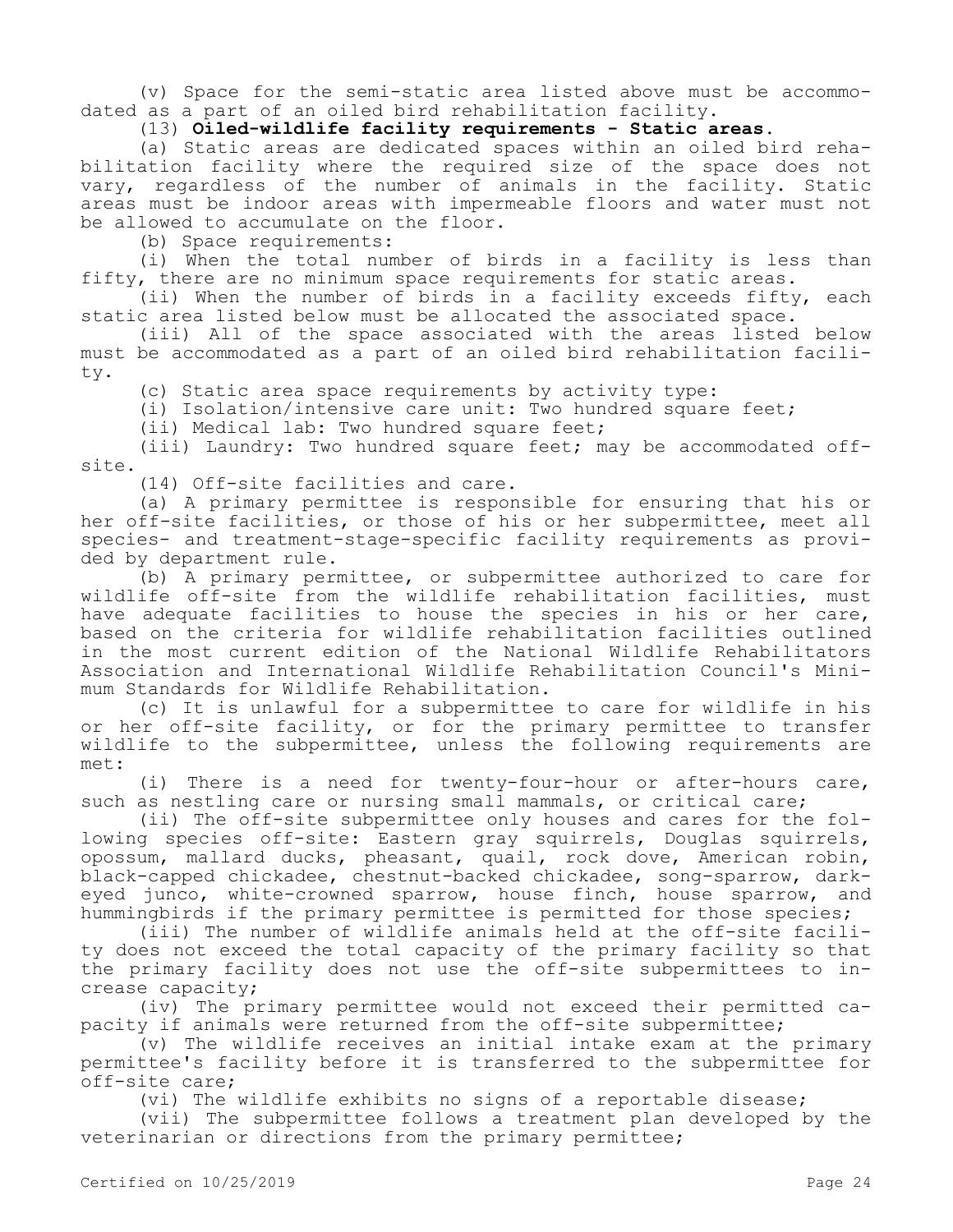(viii) The subpermittee possesses a copy of the wildlife rehabilitation permit at all times while in possession of wildlife, including while transporting wildlife for the wildlife rehabilitation facility. It is unlawful for an off-site subpermittee to release wildlife from their facility without a release evaluation by the primary permittee.

(d) It is unlawful for a subpermittee to house, possess, care for, or treat large carnivores at his or her off-site facilities.

(e) It is unlawful for a subpermittee to house, possess, care for, or treat state or federally designated threatened, endangered, or sensitive species at his or her off-site facilities.

(f) Off-site subpermittees may not operate their own facilities.

(15) Inspections.

(a) Fish and wildlife officers or other agents of the department may inspect without warrant or advanced notice at reasonable times and in a reasonable manner all wildlife rehabilitation facilities and premises, cages, enclosures, all records required by the department for wildlife rehabilitation, and all equipment, and animals.

(b) If wildlife rehabilitation facilities are on property owned by a person other than the permittee, the permittee must submit a signed, dated statement in which the property owner gives written permission to the permittee to engage in wildlife rehabilitation on the property.

(16) A violation of this section by a permittee or a subpermittee is punishable under RCW 77.15.750(1), Unlawful use of a department permit—Penalty.

[Statutory Authority: RCW 77.04.012, 77.04.013, 77.04.020, 77.04.055, 77.12.047, 77.12.240, 77.12.467, 77.12.469, and 77.32.070. WSR 19-06-038 (Order 19-35), § 220-450-100, filed 3/1/19, effective 4/1/19. Statutory Authority: RCW 77.04.012, 77.04.013, 77.04.020, 77.04.055, and 77.12.047. WSR 17-05-112 (Order 17-04), recodified as § 220-450-100, filed 2/15/17, effective 3/18/17. Statutory Authority: RCW 77.12.047, 77.12.240, 77.12.467, 77.12.469, and 77.32.070. WSR 13-18-046 (Order 13-192), § 232-12-847, filed 8/30/13, effective 9/30/13.]

**WAC 220-450-110 Wildlife rehabilitation—Releasing wildlife.**  (1) Rehabilitated wildlife must be released as soon as the animal is deemed physically, behaviorally, and psychologically fit and conforming to the species natural history to increase successful reintegration into the wild.

(2) It is unlawful to hold wildlife for rehabilitation longer than one hundred eighty days. A primary permittee must obtain department authorization if the animal requires care longer than the one hundred eighty-day time limit. The department may grant a time extension if wildlife is over-wintering, molting, completing recovery, or waiting for suitable placement.

(3) Wildlife must be released at locations using methods and protocol to minimize stress on released animal; disease free; and into the same area from which the wildlife was taken unless doing this poses a substantial risk to the health or safety of the released wildlife or humans; or at a location within the wildlife's normal species range and appropriate habitat if location of origin is unknown or release cannot or should not occur at origin location.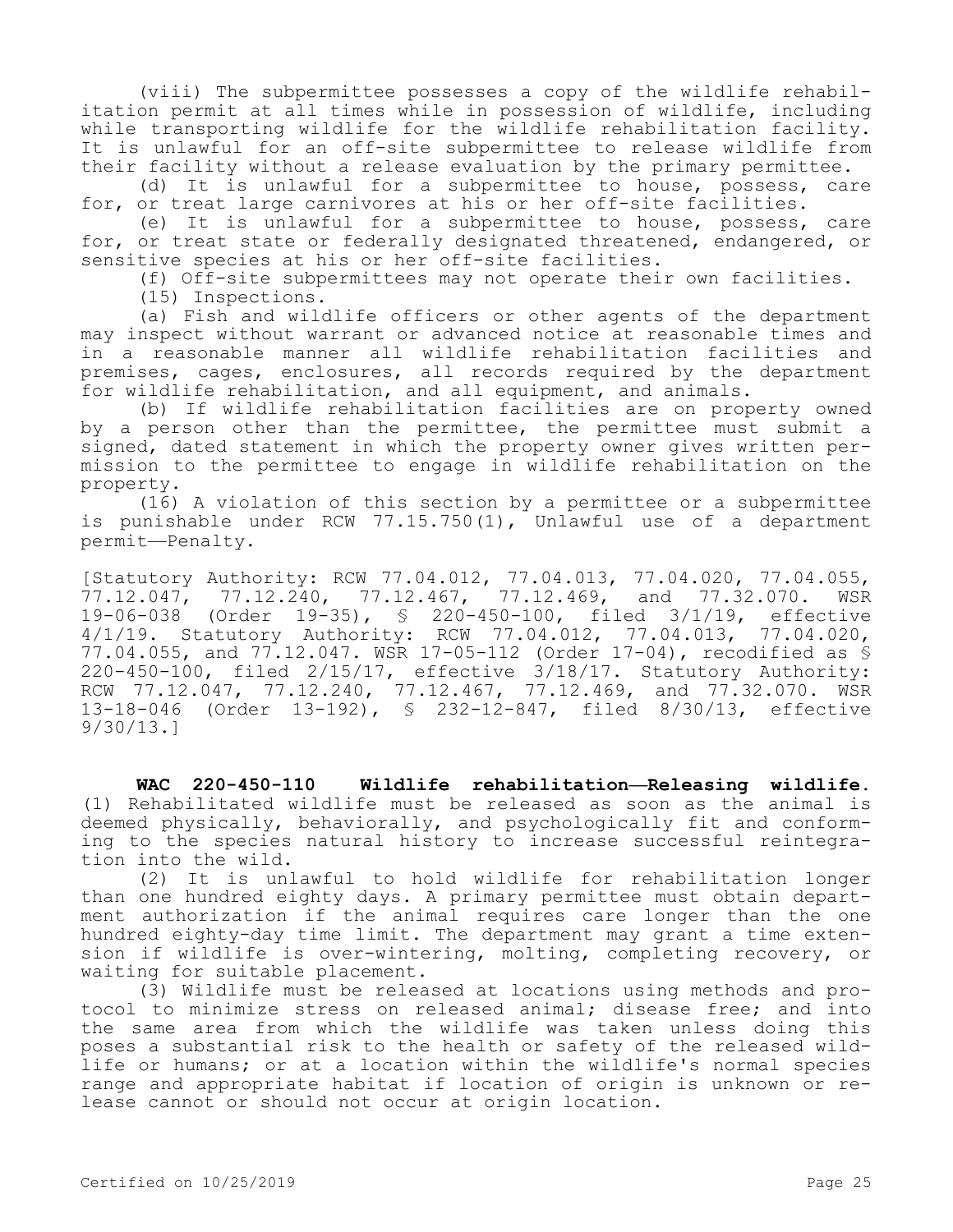The department may direct the permittee to release wildlife at a location other than where the wildlife was taken.

(4) A group of unrelated wildlife of the same species and that were raised together for socialization may be released at the same location even if that location is not where the wildlife was originally taken. All other release requirements must be followed. Migratory birds including raptors may be released at a location other than where they originated, without department preapproval, but within their natural range and must be at a location and timing appropriate for migration or flock behavior.

#### (5) **Release restriction and requirements.**

(a) Wildlife may not be given to the public to release after rehabilitation.

(b) Permittees must obtain department authorization for the release location prior to releasing cervids, large carnivores, coyotes, or beaver; cervids may not be released out of their WDFW region of origin.

(c) Orphaned cervids received by a wildlife rehabilitator and born during the year received must be released no later than October 31 of the year received. If an extension is needed to complete rehabilitation, a request must be made to the department for an extension authorization.

(d) Eastern gray squirrels, Virginia opossum, eastern cottontail, European starlings, and house sparrows must be released where these species already abundantly occur, releasing these species outside of where these species already occur is prohibited.

(e) Amphibians and reptiles must be released at point of origin, without exception. It is unlawful to release amphibians and reptiles if:

(i) They are a Washington state nonnative species.

(ii) They have been in captivity as pets.

(iii) They have been exposed to items or animals from the pet trade or pet stores including live food items or plants prior to being admitted to the permitted rehabilitation facility.

(iv) The point of origin is unknown.

(6) The primary permittee must notify and receive authorization from the department before releasing oiled wildlife, or state or federally designated threatened, endangered, or sensitive species.

(7) Hacking of orphaned raptors is permitted at or through a permitted facility where department-inspected and approved hacking facilities are available.

(8) A violation of this section is punishable under RCW 77.15.750(1), Unlawful use of a department permit—Penalty.

[Statutory Authority: RCW 77.04.012, 77.04.013, 77.04.020, 77.04.055, 77.12.047, 77.12.240, 77.12.467, 77.12.469, and 77.32.070. WSR 19-06-038 (Order 19-35), § 220-450-110, filed 3/1/19, effective 4/1/19. Statutory Authority: RCW 77.04.012, 77.04.013, 77.04.020, 77.04.055, and 77.12.047. WSR 17-05-112 (Order 17-04), recodified as § 220-450-110, filed 2/15/17, effective 3/18/17. Statutory Authority: RCW 77.12.047, 77.12.240, 77.12.467, 77.12.469, and 77.32.070. WSR 13-18-046 (Order 13-192), § 232-12-849, filed 8/30/13, effective 9/30/13.]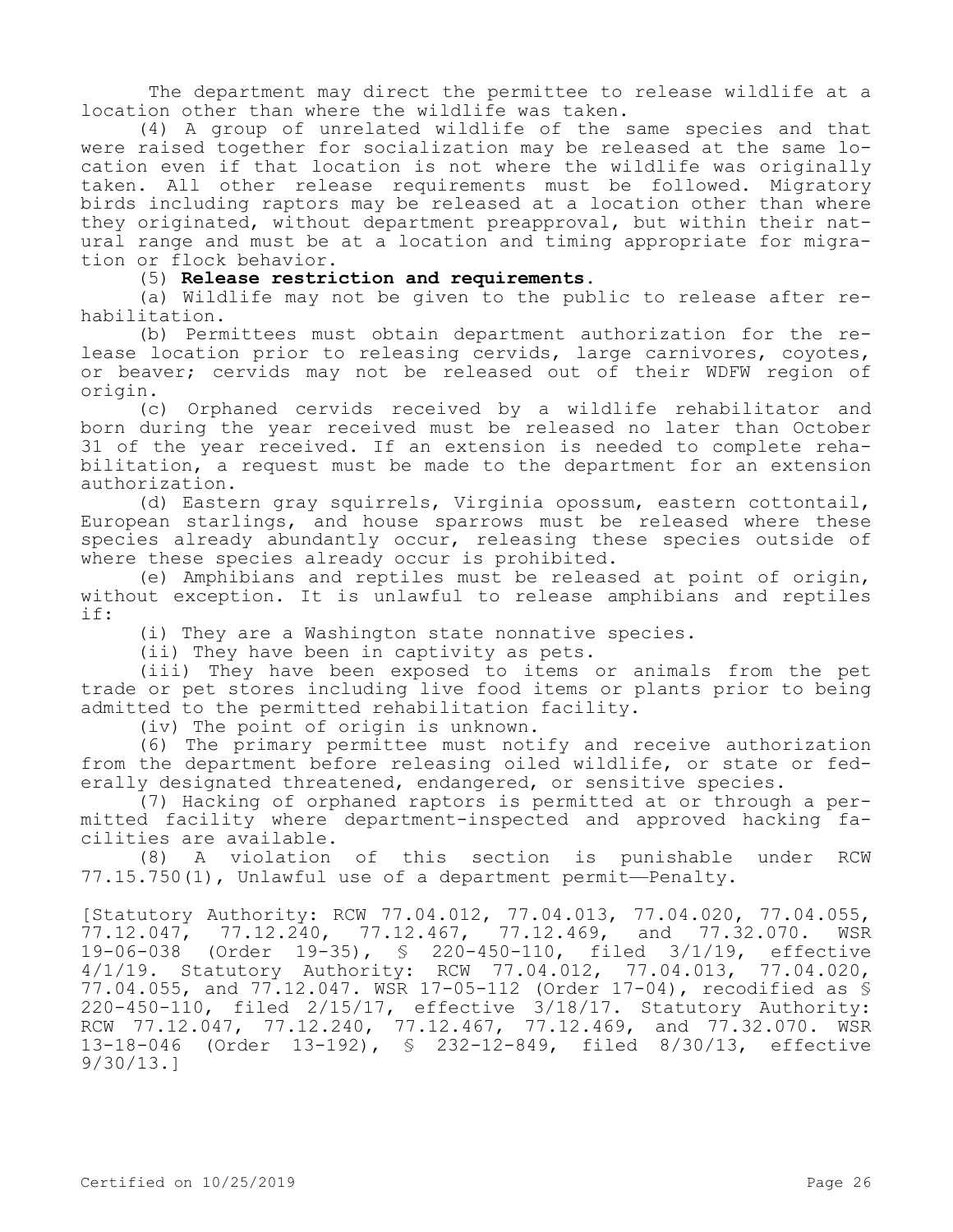**WAC 220-450-120 Wildlife rehabilitation—Veterinary care.** (1) Veterinarians may euthanize wildlife or provide stabilization without a wildlife rehabilitation permit. Veterinarians must arrange to transfer the wildlife to a primary permittee within forty-eight hours of receiving wildlife. Veterinarians must separate wildlife from domestic animals.

Principal veterinarian. Provides timely advice and services, veterinary treatment, and any medical protocols to primary permittee; and

If the principal veterinarian detects, suspects, or confirms a reportable illness or disease, it must be reported to the primary permittee and the department's wildlife veterinarian within twenty-four hours.

(2) A violation of this section is punishable under the statute for the species being rehabilitated, including RCW 77.15.120 for endangered fish or wildlife; RCW 77.15.130 for protected fish or wildlife; RCW 77.15.400 for wild birds; RCW 77.15.410 for big game; and RCW 77.15.430 for wild animals not classified as big game.

(3) A wildlife rehabilitation permit is not a veterinary license.

[Statutory Authority: RCW 77.04.012, 77.04.013, 77.04.020, 77.04.055, 77.12.047, 77.12.240, 77.12.467, 77.12.469, and 77.32.070. WSR 19-06-038 (Order 19-35), § 220-450-120, filed 3/1/19, effective 4/1/19. Statutory Authority: RCW 77.04.012, 77.04.013, 77.04.020, 77.04.055, and 77.12.047. WSR 17-05-112 (Order 17-04), recodified as § 220-450-120, filed 2/15/17, effective 3/18/17. Statutory Authority: RCW 77.12.047, 77.12.240, 77.12.467, 77.12.469, and 77.32.070. WSR 13-18-046 (Order 13-192), § 232-12-851, filed 8/30/13, effective 9/30/13.]

**WAC 220-450-130 Wildlife rehabilitation—Records retention and reporting requirements.** (1) This section contains records retention and reporting requirements for primary permittees on wildlife rehabilitation permits. Other state and federal laws and regulations may require additional records retention and reporting. Required records include daily ledger, patient records, written verification of volunteer training, and veterinary summaries.

(2) Retaining records.

(a) The primary permittee must keep all records at the wildlife rehabilitation facility and retain those records for a period of five years. Written or electronic records retention is acceptable.

(b) The primary permittee must make records available to the department at inspection or to department personnel upon request.

(3) Annual report. The primary permittee must submit a completed annual report on the form provided by the department along with the daily ledger to the department no later than January 31 of each year.

(4) Reporting requirements for oiled, threatened, endangered, or sensitive wildlife.

(a) The primary permittee must notify the department's wildlife rehabilitation manager within twenty-four hours of receiving oiled wildlife or wildlife designated as a threatened or endangered species under state or federal laws or rules.

(b) The primary permittee must notify the department's wildlife rehabilitation manager within seventy-two hours of receiving a state designated sensitive species.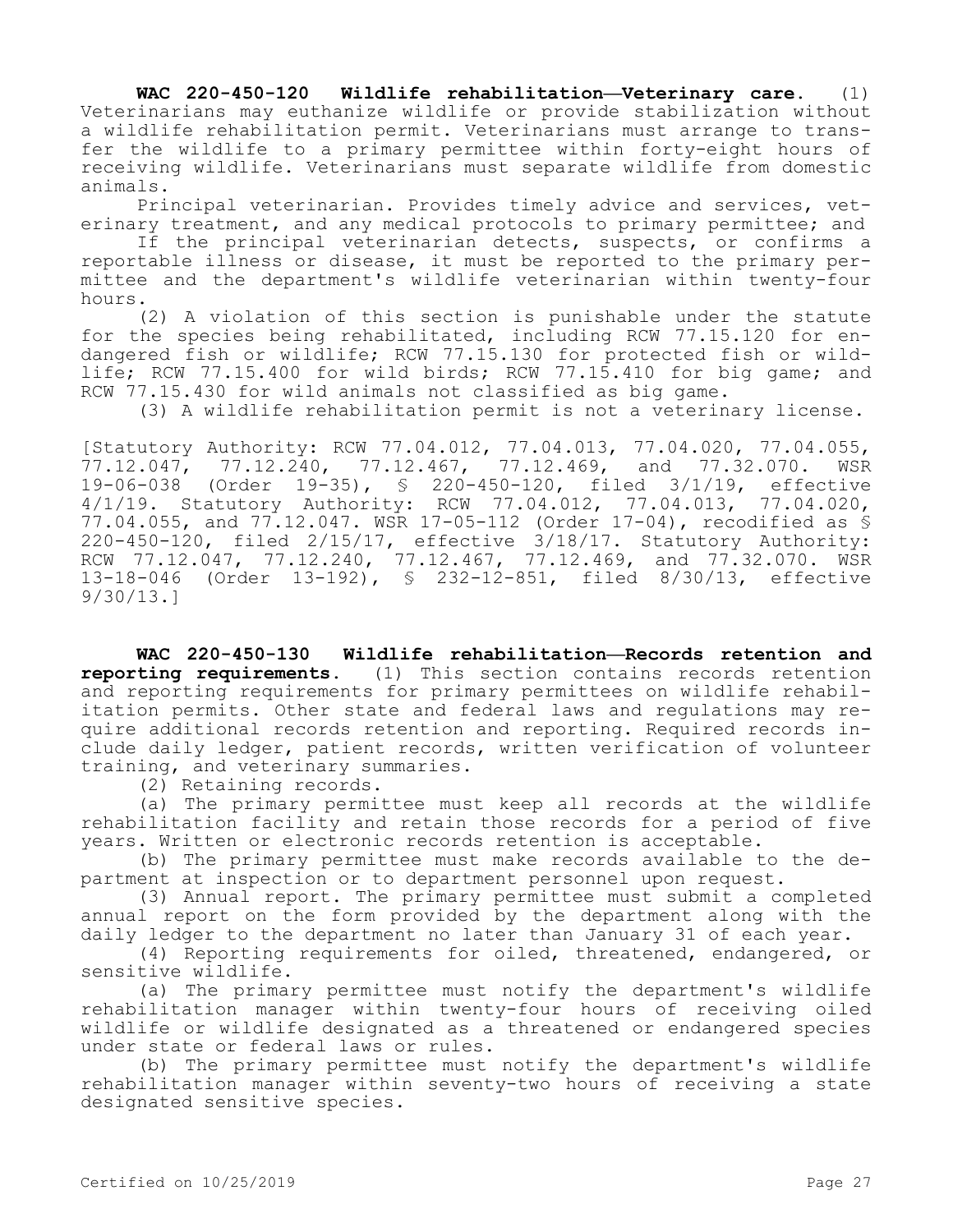(c) The primary permittee must notify the department's wildlife rehabilitation manager within twenty-four hours if a state or federally designated threatened or endangered species in his or her possession dies. The primary permittee must receive prior department approval before disposing of deceased state or federally designated threatened or endangered species.

(5) The primary permittee must notify the department's wildlife rehabilitation manager within seventy-two hours if he or she admits any wildlife that has a state or federal band, research marker, tag, or transmitter attached to it. The primary permittee must include band numbers and any other relevant information in the report. Primary permittees must send these reports, in writing (email is sufficient), to the department's wildlife rehabilitation manager.

(6) The primary permittee must report any veterinarian-diagnosed and confirmed reportable wildlife diseases listed by the department to the department's wildlife veterinarian within twenty-four hours of diagnosis.

(7) If wildlife is stolen or missing from the facility, the primary permittee must report the stolen or missing wildlife to the department wildlife rehabilitation manager and law enforcement within twenty-four hours of discovering the missing wildlife.

(8) A violation of this section is punishable under RCW 77.15.750(1), Unlawful use of a department permit—Penalty.

[Statutory Authority: RCW 77.04.012, 77.04.013, 77.04.020, 77.04.055, 77.12.047, 77.12.240, 77.12.467, 77.12.469, and 77.32.070. WSR 19-06-038 (Order 19-35), § 220-450-130, filed 3/1/19, effective 4/1/19. Statutory Authority: RCW 77.04.012, 77.04.013, 77.04.020, 77.04.055, and 77.12.047. WSR 17-05-112 (Order 17-04), recodified as § 220-450-130, filed 2/15/17, effective 3/18/17. Statutory Authority: RCW 77.12.047, 77.12.240, 77.12.467, 77.12.469, and 77.32.070. WSR 13-18-046 (Order 13-192), § 232-12-853, filed 8/30/13, effective 9/30/13.]

**WAC 220-450-140 Wildlife rehabilitation—Falconers assisting with raptor rehabilitation.** (1) A wildlife rehabilitator may utilize a department permitted three-year general or master falconer only for prerelease conditioning for release. Falconers may not practice wildlife rehabilitation without a wildlife rehabilitation permit. Falconers may not rehabilitate hatchling and nestling raptors.

(2) If the raptor is assigned to a falconer, the primary permittee must provide the falconer with:

(a) A copy of the U.S. Fish and Wildlife Service wildlife rehabilitation permit showing the falconer listed as a subpermittee; or

(b) A copy of the primary permittee's wildlife rehabilitation permit and a copy of the department authorization for transfer; and

(c) A written document identifying the raptor and explaining that the falconer is assisting in the raptor's rehabilitation and acting as an authorized subpermittee of the primary permittee. The written document must:

(i) Provide the dates of possession and the falconer's name, state falconry license number, contact information, and location of the falconer's facility; and

(ii) Accompany the raptor at all times, including during transport and at the housing location of the raptor.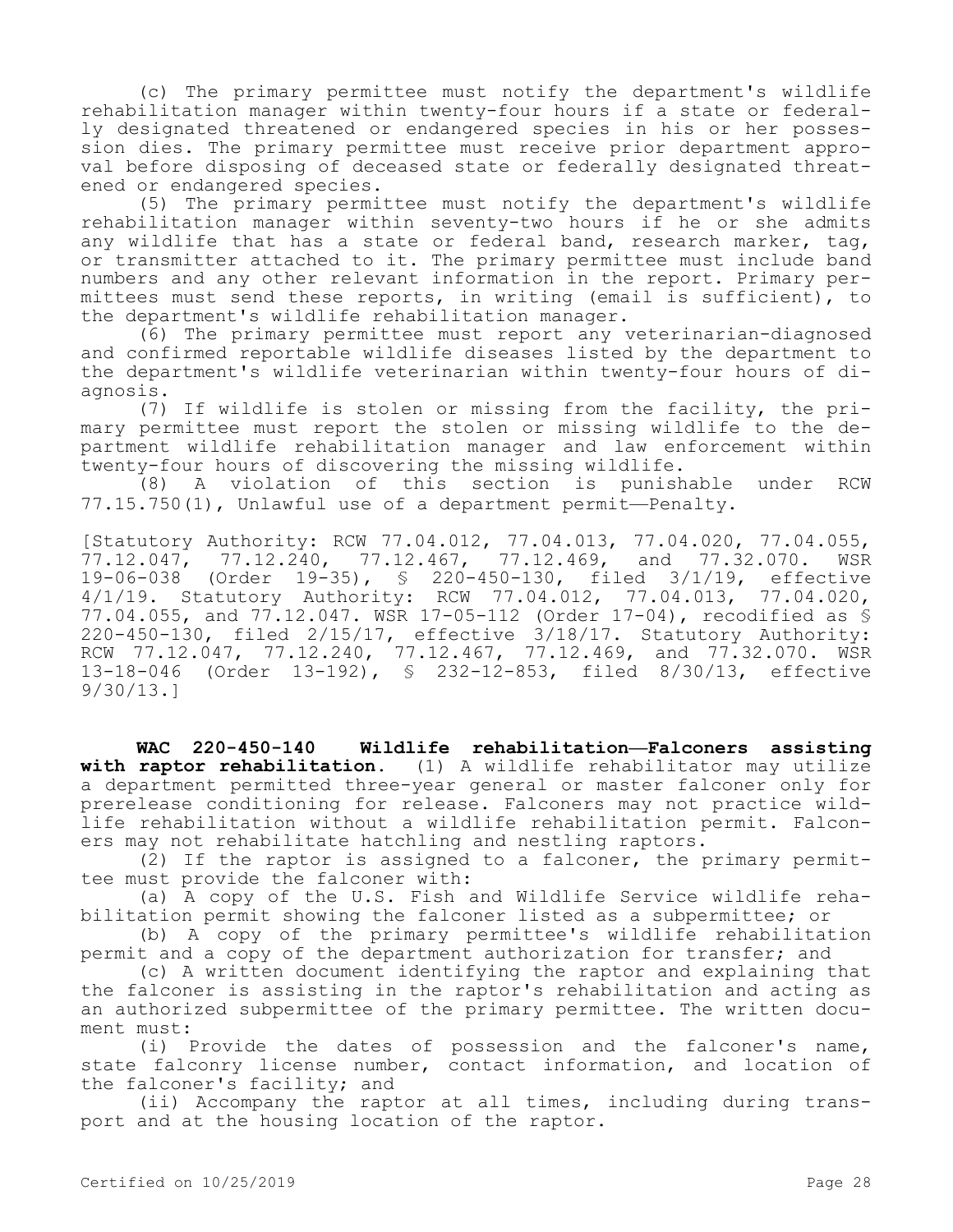(3) The primary permittee is responsible for ensuring that falconers adhere to permit terms, state law, department rules, and federal law and regulations at all times when assisting in rehabilitation activities under the primary permittee's rehabilitation permit.

(4) A falconer may house a raptor undergoing conditioning for release at an approved falconry facility that does not meet wildlife rehabilitation facility standards so long as the falconry facility meets the standards under department rule for housing raptors.

(5) Any raptor that cannot be permanently released into the wild must be returned to the primary permittee within one hundred eighty days from the date of transfer to the falconer, unless: The department authorizes retaining the raptor for longer than one hundred eighty days to complete conditioning or is awaiting placement to a permitted education facility.

(6) A primary permittee may transfer a releasable raptor directly to a falconer for falconry purposes so long as the falconer can lawfully possess the species of raptor and complies with all applicable state and federal laws and regulations. The primary permittee must notify the department of the transfer of the raptor to a falconer within ten days of the transfer. The USFWS may also require notification of raptor transfers and release. It is the primary permittee's and falconer's responsibility to ensure compliance with all state and federal laws and regulations.

(7) A falconer may not transfer a bird under his or her care for rehabilitation conditioning to his or her falconry permit; a raptor in rehabilitation conditioning must remain on the wildlife rehabilitator's permit at all times.

(8)(a) A violation of this section by a primary permittee is punishable under RCW 77.15.750(1), Unlawful use of a department permit— Penalty.

(b) A violation of this section by a falconer assisting a primary permittee is punishable under the statute for the species being rehabilitated, including RCW 77.15.120 for endangered birds; RCW 77.15.130 for protected birds; and RCW 77.15.400 for all other wild birds.

[Statutory Authority: RCW 77.04.012, 77.04.013, 77.04.020, 77.04.055, 77.12.047, 77.12.240, 77.12.467, 77.12.469, and 77.32.070. WSR 19-06-038 (Order 19-35), § 220-450-140, filed 3/1/19, effective 4/1/19. Statutory Authority: RCW 77.04.012, 77.04.013, 77.04.020, 77.04.055, and 77.12.047. WSR 17-05-112 (Order 17-04), recodified as § 220-450-140, filed 2/15/17, effective 3/18/17. Statutory Authority: RCW 77.12.047, 77.12.240, 77.12.467, 77.12.469, and 77.32.070. WSR 13-18-046 (Order 13-192), § 232-12-855, filed 8/30/13, effective 9/30/13.]

**WAC 220-450-150 Wildlife rehabilitation—Transfer, import, and export of wildlife and restrictions.** (1) A primary permittee may import wildlife into Washington state for wildlife rehabilitation purposes if it is legal to import that species and the primary permittee possesses a certificate of veterinary inspection from an accredited veterinarian licensed in the state of origin and an entry permit as required by the Washington state department of agriculture for the animal.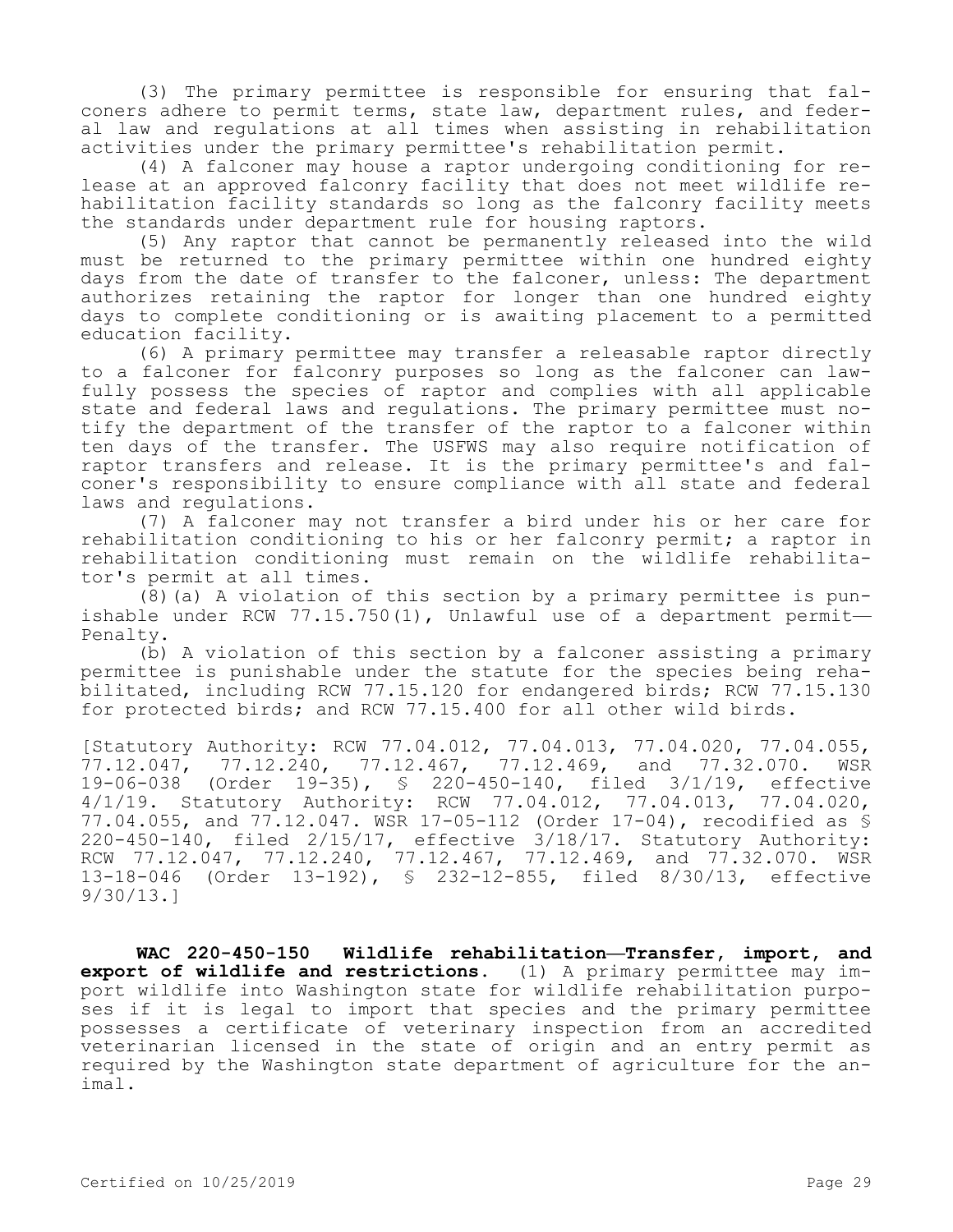(2) It is unlawful to transfer Washington state mammals to an out-of-state rehabilitator without obtaining prior department approval.

(3) It is unlawful to import species in the order Cervidae or rabies vector species into Washington state for rehabilitation purposes.

(a) Cervids are Roosevelt and Rocky Mountain elk, mule deer, black-tailed deer, white-tailed deer, moose, and caribou.

(b) Rabies vector species are bat, skunk, fox, raccoon, and coyote.

(c) Wildlife rehabilitation permits may be conditioned by the department with additional restrictions on wildlife transfer related to a specific endorsement or current interpretations of species-specific disease transfer.

(4) Transferring wildlife for socialization.

(a) Transferring wildlife undergoing rehabilitation between Washington wildlife rehabilitators for the purpose of orphan imprinting, conspecific socialization, appropriate species behavior maintenance, prerelease condition, and/or species-specific and veterinary medical care is permissible.

(b) No transfer of cervids, beaver, or bats between eastern Washington (all lands lying east of the Cascade Crest Trail and east of the Big White Salmon River in Klickitat County) and western Washington (all lands lying west of the Cascade Crest Trail and west of and including the Big White Salmon River in Klickitat County).

(c) No transfer of cervids between Washington department of fish and wildlife regions unless written permission and conditions for the transfer are obtained from the department prior to the transfer.

(d) No intake/admission of cervids from outside of the Washington department of fish and wildlife region in which the facility is located. If any cervid is brought to a wildlife rehabilitation facility from outside that facility's Washington department of fish and wildlife region, the animal must be euthanized.

(e) Wildlife possessed for rehabilitation may be transferred between Washington wildlife rehabilitators without prior department approval if the receiving wildlife rehabilitator is permitted to possess those species and geographic restrictions are followed.

(5) A violation of this section is punishable under RCW 77.15.290, Unlawful transportation of fish or wildlife—Penalty.

[Statutory Authority: RCW 77.04.012, 77.04.013, 77.04.020, 77.04.055, 77.12.047, 77.12.240, 77.12.467, 77.12.469, and 77.32.070. WSR 19-06-038 (Order 19-35), § 220-450-150, filed 3/1/19, effective 4/1/19. Statutory Authority: RCW 77.04.012, 77.04.013, 77.04.020, 77.04.055, and 77.12.047. WSR 17-05-112 (Order 17-04), recodified as § 220-450-150, filed 2/15/17, effective 3/18/17. Statutory Authority: RCW 77.12.047, 77.12.240, 77.12.467, 77.12.469, and 77.32.070. WSR 13-18-046 (Order 13-192), § 232-12-857, filed 8/30/13, effective 9/30/13.]

**WAC 220-450-160 Wildlife rehabilitation—Possession of dead wildlife and wildlife parts.** (1) A primary permittee may receive and possess dead wildlife from the department for the purpose of feeding wildlife in rehabilitation.

(2) Feather possession.

(a) A primary permittee may possess bird feathers for imping.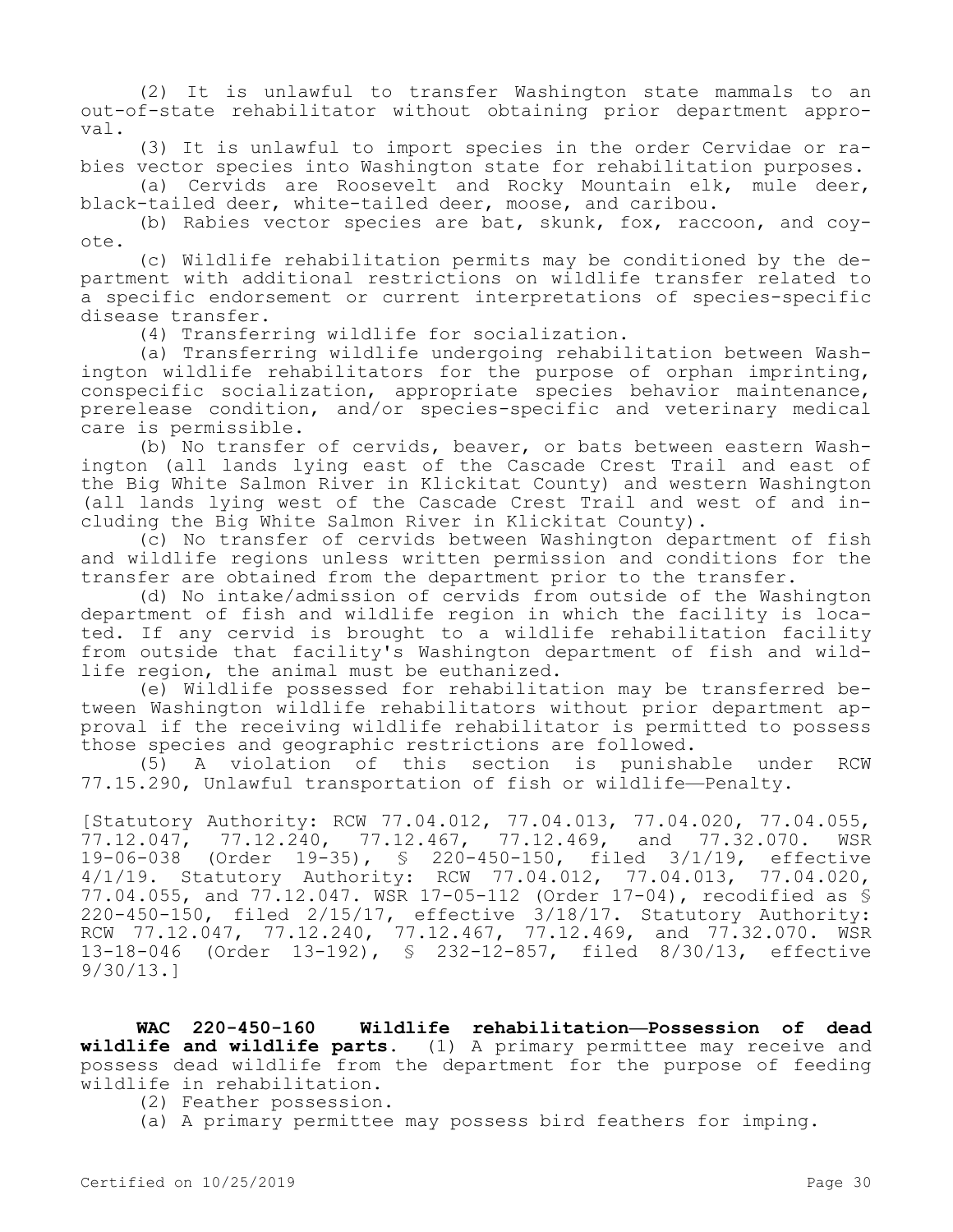(b) Primary permittees may receive or exchange feathers of birds from and with other wildlife rehabilitators if the rehabilitators possess and comply with relevant U.S. Fish and Wildlife Service Migratory Bird Treaty Act permits.

(c) A primary permittee may donate feathers from rehabilitation birds to any person or institution with a valid permit to possess feathers, except feathers from golden eagle or bald eagle.

(d) A primary permittee may leave feathers that are molted or otherwise lost by a bird in wildlife rehabilitation where they fall, store the feathers, or destroy the feathers, except that the rehabilitator must gather primary or secondary flight feathers or rectrices from golden eagle and bald eagle and send these feathers or rectrices to the National Eagle Repository.

(3) A primary permittee whose permit is expired or revoked must donate any wildlife carcasses and parts to a person or institution with a valid permit to possess the wildlife carcasses and parts, or the primary permittee must burn, bury, or otherwise destroy the carcasses or parts.

(4) A violation of this section is punishable under the statute for the species being unlawfully retained, including RCW 77.15.120 for endangered fish or wildlife; RCW 77.15.130 for protected fish or wildlife; RCW 77.15.400 for wild birds; RCW 77.15.410 for big game; or RCW 77.15.430 for wild animals not classified as big game.

[Statutory Authority: RCW 77.04.012, 77.04.013, 77.04.020, 77.04.055, 77.12.047, 77.12.240, 77.12.467, 77.12.469, and 77.32.070. WSR 19-06-038 (Order 19-35), § 220-450-160, filed 3/1/19, effective 4/1/19. Statutory Authority: RCW 77.04.012, 77.04.013, 77.04.020, 77.04.055, and 77.12.047. WSR 17-05-112 (Order 17-04), recodified as § 220-450-160, filed 2/15/17, effective 3/18/17. Statutory Authority: RCW 77.12.047, 77.12.240, 77.12.467, 77.12.469, and 77.32.070. WSR 13-18-046 (Order 13-192), § 232-12-859, filed 8/30/13, effective 9/30/13.]

**WAC 220-450-170 Wildlife rehabilitation—Disposition of nonreleasable and over-habituated, mal-imprinted, or tamed wildlife and live retention for foster and education.** (1) A primary permittee may retain live, nonreleasable wildlife for the purposes of:

(a) Orphan imprinting, socialization, and appropriate wild behavior retention and development, if the permittee possesses valid U.S. Fish and Wildlife Service (USFWS) permits and written authorization from the department. The department determines whether wildlife may be retained for these purposes on a case-by-case basis.

(b) Static display and program education, if the permittee possesses valid USFWS permits and written authorization from the department.

(c) To obtain authorization for education or fostering, the permittee must submit a completed Education or Foster Animal – Live Wildlife Retention Form application form provided by the department.

(d) A fee for presentation of an education program may be charged to recoup the permittee's cost.

(e) Education programs must provide information about the biology, ecological roles, or needs of wildlife; wildlife may not be presented as if they are pets.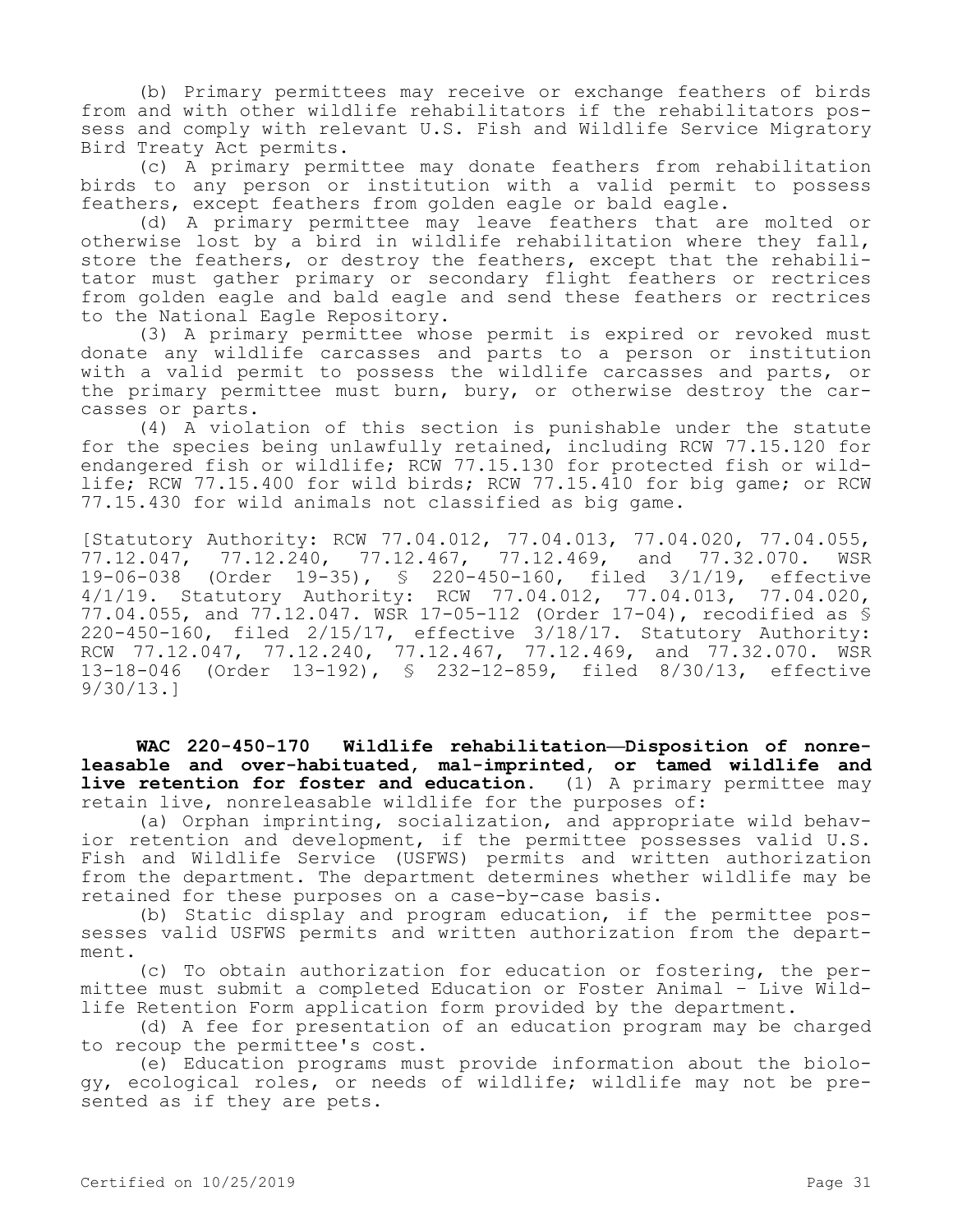(f) Wildlife tamed, overly habituated and lacking fear of humans and domestic animals, or mal-imprinted to humans before admission to the primary permittee's facility can be retained for static display or education programs if the department authorizes this in writing. The department will make such determinations on a case-by-case basis.

(g) Permittees must house wildlife used for educational purposes separately and out of sight of wildlife in rehabilitation.

(h) Mammals retained for education purposes may not be used for orphan imprinting or companionship for wildlife in rehabilitation.

(i) It is permissible to use birds retained for education, including raptors, for orphaned imprinting, nestling care, or companionship if federally permitted.

(j) The permittee may not have the following animals for education programs or static display: Cervids, large carnivores, amphibians.

(k) The permittee may not use the following animals in education programs: All rodents (except eastern gray squirrels), moles and shrews, weasels, skunks, raccoons, coyotes, foxes, beavers, muskrats, pikas, hares, rabbits, Apodidae, Trochilidae, Picidae, Passerines (except American crow, Northwestern crow, and common ravens), loons, grebes, seabirds, herons, bitterns, storks, and ibis.

(2) Wildlife tamed or mal-imprinted to humans while at the primary permittee's facility and determined to be nonreleaseable must be transferred or humanely euthanized to protect the public and to protect the animal from human abuse.

(3) A violation of this section is punishable under RCW 77.15.750, Unlawful use of a department permit—Penalty.

[Statutory Authority: RCW 77.04.012, 77.04.013, 77.04.020, 77.04.055, 77.12.047, 77.12.240, 77.12.467, 77.12.469, and 77.32.070. WSR 19-06-038 (Order 19-35), § 220-450-170, filed 3/1/19, effective 4/1/19. Statutory Authority: RCW 77.04.012, 77.04.013, 77.04.020, 77.04.055, and 77.12.047. WSR 17-05-112 (Order 17-04), recodified as § 220-450-170, filed 2/15/17, effective 3/18/17. Statutory Authority: RCW 77.12.047, 77.12.240, 77.12.467, 77.12.469, and 77.32.070. WSR 13-18-046 (Order 13-192), § 232-12-861, filed 8/30/13, effective 9/30/13.]

**WAC 220-450-180 Wildlife rehabilitation—Euthanizing wildlife.**  Euthanasia must be provided in accordance with an animal's welfare, using humane techniques and at a reasonable time after admission to prevent unnecessary suffering of the animal. Permittees must follow the most current American Veterinary Medical Association Guidelines on Euthanasia.

(1) Bald eagles, golden eagles, and state endangered or threatened wildlife may be euthanized, without prior department approval, if the animal is suffering and untreatable or has a terminal illness or injury. In all other cases, prior department approval must be obtained before euthanizing state endangered or threatened wildlife.

(2) Any bird that has sustained injuries requiring amputation of a foot, a portion of a leg or wing at the elbow (humero-ulnar joint) or above, or any animal that is permanently blind must be euthanized.

(3) If an animal cannot, after medical management, feed itself, or ambulate without inflicting additional injury to itself, the animal must be euthanized.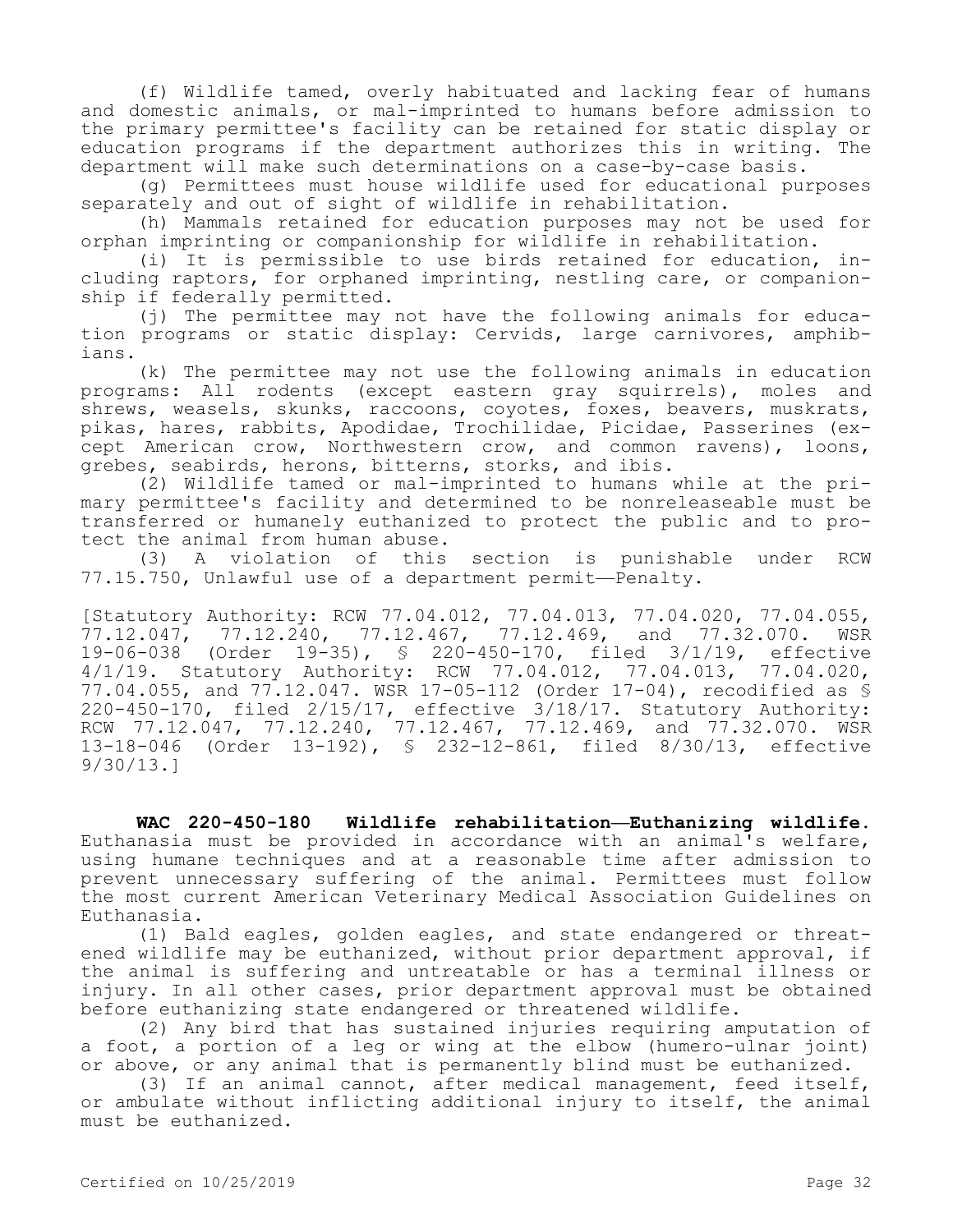(4) The primary permittee must comply with all applicable federal Migratory Bird Treaty Act rules when taking action for migratory birds under this section.

(5) The primary permittee shall report immediately to the department any department-surveilled wildlife disease or suspected emerging disease. If the director determines that such disease or outbreak presents a threat to wildlife of the state, the director may immediately order destruction of the wildlife.

(6) A violation of this section is punishable under RCW 77.15.120 for endangered birds; RCW 77.15.130 for protected birds; or RCW 77.15.400 for all other wild birds, depending on the bird species.

[Statutory Authority: RCW 77.04.012, 77.04.013, 77.04.020, 77.04.055,<br>77.12.047, 77.12.240, 77.12.467, 77.12.469, and 77.32.070. WSR 77.12.047, 77.12.240, 77.12.467, 77.12.469, and 77.32.070. WSR 19-06-038 (Order 19-35), § 220-450-180, filed 3/1/19, effective 4/1/19. Statutory Authority: RCW 77.04.012, 77.04.013, 77.04.020, 77.04.055, and 77.12.047. WSR 17-05-112 (Order 17-04), recodified as § 220-450-180, filed 2/15/17, effective 3/18/17. Statutory Authority: RCW 77.12.047, 77.12.240, 77.12.467, 77.12.469, and 77.32.070. WSR 13-18-046 (Order 13-192), § 232-12-863, filed 8/30/13, effective 9/30/13.]

**WAC 220-450-190 Wildlife rehabilitation—Disposing of wildlife remains.** (1) Wildlife carcasses (except for those that are oiled) must be incinerated, buried, or otherwise destroyed, according to local laws and regulations to avoid the risk of poisoning wildlife, a primary permittee must not allow chemically euthanized wildlife to be scavenged.

(a) Wildlife carcasses may be donated to any person or institution authorized under state or federal law to acquire and possess specific wildlife carcasses or parts.

(b) A primary permittee on a wildlife rehabilitation permit may keep the carcass of any bird, except golden eagle or bald eagle, so the feathers on the carcass are available for imping and education as long as they are in compliance with federal rules.

(c) A primary permittee must send any and all remains of a golden eagle or bald eagle, including all talons, feathers and other parts, to the National Eagle Repository following instructions from the U.S. Fish and Wildlife Service.

(d) A primary permittee may retain wildlife carcasses and skins for mounting or skin preparation for the purpose of public display and education programs. If prepared by a licensed taxidermist, the primary permittee must supply the taxidermist with written documentation that the carcass or skin is possessed pursuant to a wildlife rehabilitation permit. The taxidermist must possess the written documentation at all times while the carcass or skin is in the taxidermist's possession. The primary permittee must keep the mount at the wildlife rehabilitation facility and may use it for public display for education programs. If the wildlife carcass is a banded bird or has an implanted microchip, the band number or microchip number must be reported to the issuing agency, entity, or person.

(e) A primary permittee who retains a wildlife carcass or parts may only possess the carcass or parts so long as the primary permittee possesses a valid wildlife rehabilitation permit and complies with all applicable federal laws. If the permittee no longer has a valid wild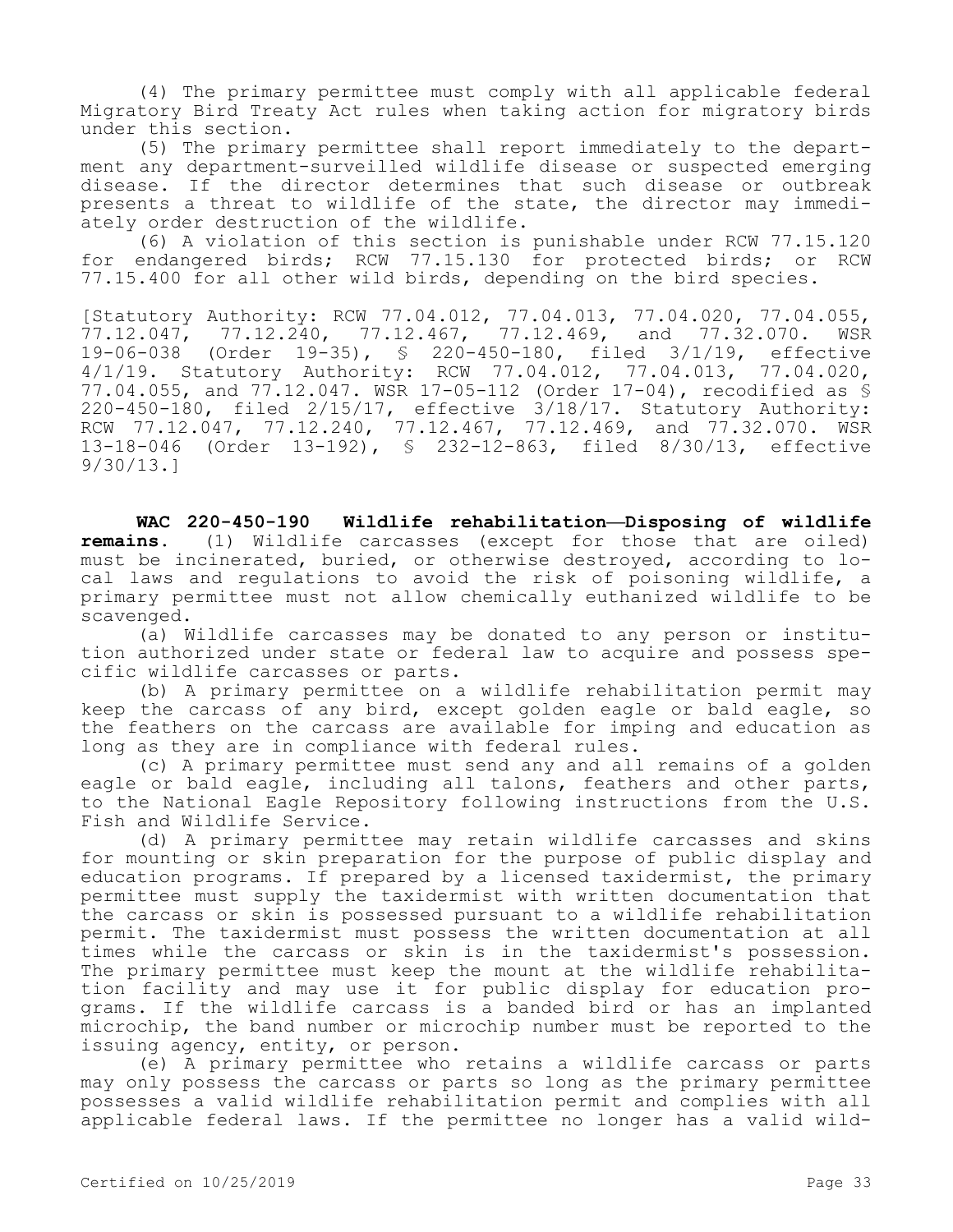life rehabilitation permit, the person must have a different authorizing state or federal permit to keep the carcasses or parts, or surrender the carcasses or parts to the department.

(2) Animals that have died of or have been euthanized due to reportable diseases must be disposed of as directed by Washington department of fish and wildlife (WDFW) wildlife veterinarian. No carcasses or parts should be retained.

(3) A primary permittee must not dispose of dead oiled wildlife without obtaining department approval.

(4) A violation of this section by a permittee or subpermittee on a wildlife rehabilitation permit is punishable under RCW 77.15.750, Unlawful use of a department permit—Penalty.

(5) A violation of this section by a person who lacks a valid wildlife rehabilitation permit is punishable under RCW 77.15.120 for endangered birds; RCW 77.15.130 for protected birds; or RCW 77.15.400 for all other wild birds, depending on the bird species.

[Statutory Authority: RCW 77.04.012, 77.04.013, 77.04.020, 77.04.055, 77.12.047, 77.12.240, 77.12.467, 77.12.469, and 77.32.070. WSR 19-06-038 (Order 19-35), § 220-450-190, filed 3/1/19, effective 4/1/19. Statutory Authority: RCW 77.04.012, 77.04.013, 77.04.020, 77.04.055, and 77.12.047. WSR 17-05-112 (Order 17-04), recodified as § 220-450-190, filed 2/15/17, effective 3/18/17. Statutory Authority: RCW 77.12.047, 77.12.240, 77.12.467, 77.12.469, and 77.32.070. WSR 13-18-046 (Order 13-192), § 232-12-865, filed 8/30/13, effective 9/30/13.]

**WAC 220-450-200 Wildlife rehabilitation—Commercial uses.** (1) It is unlawful to sell, offer for sale, purchase, or use for commercial purposes wildlife or parts of wildlife under any circumstances under a wildlife rehabilitation permit.

(2) Consistent with all existing wildlife rehabilitation rules, and the rest of this section, the primary permittee or entity operating a wildlife rehabilitation facility may collect funds to support the wildlife rehabilitation facility or wildlife rehabilitation facility activities.

(3) The primary permittee or the entity operating the wildlife rehabilitation facility may request donations or collect funds, however, except for oiled-wildlife rescue and rehabilitation authorized under the Federal Oil Pollution Act, all funds received for wildlife rehabilitation must go to the entity operating the wildlife rehabilitation facility or supporting wildlife rehabilitation activities. The primary permittee may not retain funds received through fund-raising efforts for personal use.

(4) It is unlawful to require a donation or charge a fee when receiving or admitting wildlife for rehabilitation unless it is authorized under the Federal Oil Pollution Act.

(5) A violation of this section is punishable under RCW 77.15.260 or 77.15.750, or both.

[Statutory Authority: RCW 77.04.012, 77.04.013, 77.04.020, 77.04.055, 77.12.047, 77.12.240, 77.12.467, 77.12.469, and 77.32.070. WSR 19-06-038 (Order 19-35), § 220-450-200, filed 3/1/19, effective 4/1/19. Statutory Authority: RCW 77.04.012, 77.04.013, 77.04.020, 77.04.055, and 77.12.047. WSR 17-05-112 (Order 17-04), recodified as §